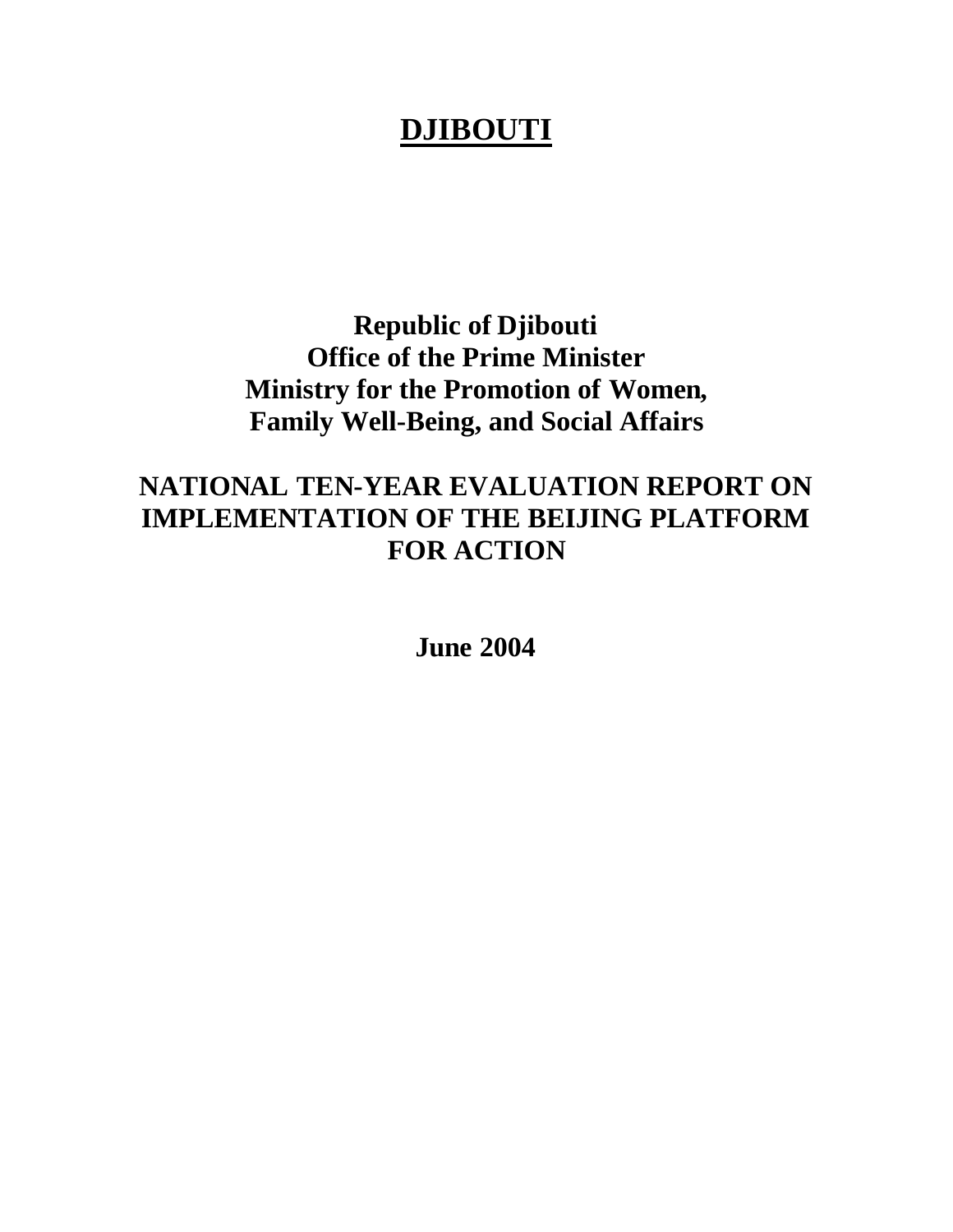Acronyms and abbreviations

| <b>ADB</b>      | <b>African Development Bank</b>                                                        |
|-----------------|----------------------------------------------------------------------------------------|
| <b>AFD</b>      | Association des Femmes de Dikhil [Dikhil Women's Association]                          |
| <b>AFT</b>      | Association des Femmes de Tadjourah [Tadjourah Women's Association]                    |
| <b>CEDAW</b>    | Convention on the Elimination of All Forms of Discrimination against Women             |
| <b>CNP</b>      | Comité National de Pilotage [National Steering Committee]                              |
| <b>CRIPEN</b>   | Centre de Recherche, d'Information et de Production de l'Education Nationale [National |
|                 | Education Research, Information, and Production Centre]                                |
| <b>FGM</b>      | <b>Female Genital Mutilation</b>                                                       |
| <b>FS</b>       | <b>Family Stability</b>                                                                |
| <b>GDP</b>      | <b>Gross Domestic Product</b>                                                          |
| <b>GED</b>      | Gender and Development                                                                 |
| <b>GNP</b>      | <b>Gross National Product</b>                                                          |
| <b>HIV/AIDS</b> | Human immunodeficiency virus/acquired immunodeficiency syndrome                        |
| $\mathbf{L}$    | <b>International Labour Organization</b>                                               |
| <b>IMF</b>      | <b>International Monetary Fund</b>                                                     |
| MPF-NGO         | Ministry responsible for the Promotion of Women, Family Well-Being, and Social         |
|                 | Affairs – Nongovernmental Organization                                                 |
| <b>NGO</b>      | Nongovernmental organization                                                           |
| <b>NICT</b>     | New information and communication technologies                                         |
| PA              | <b>Platform for Action</b>                                                             |
| <b>PANE</b>     | Plan d'Action National pour l'Environnement [National environmental action             |
|                 | plan]                                                                                  |
| <b>PRSP</b>     | <b>Poverty Reduction Strategy Paper</b>                                                |
| <b>RFP</b>      | Risk-free pregnancy                                                                    |
| <b>SFPR</b>     | <b>Strategic Framework for Poverty Reduction</b>                                       |
| <b>SNIFD</b>    | Stratégie Nationale pour l'Intégration des Femmes dans le Développement                |
|                 | [National Strategy for Women's Integration in Development]                             |
| <b>STDs</b>     | Sexually transmitted diseases                                                          |
| <b>STI</b>      | Sexually transmitted infection                                                         |
| <b>UNDP</b>     | <b>United Nations Development Programme</b>                                            |
| <b>UNFD</b>     | Union Nationale des Femmes Djiboutiennes [National Union of Djiboutian                 |
|                 | Women]                                                                                 |
| <b>UNFPA</b>    | United Nations Fund for Population Activities                                          |
| <b>WHO</b>      | World Health Organization                                                              |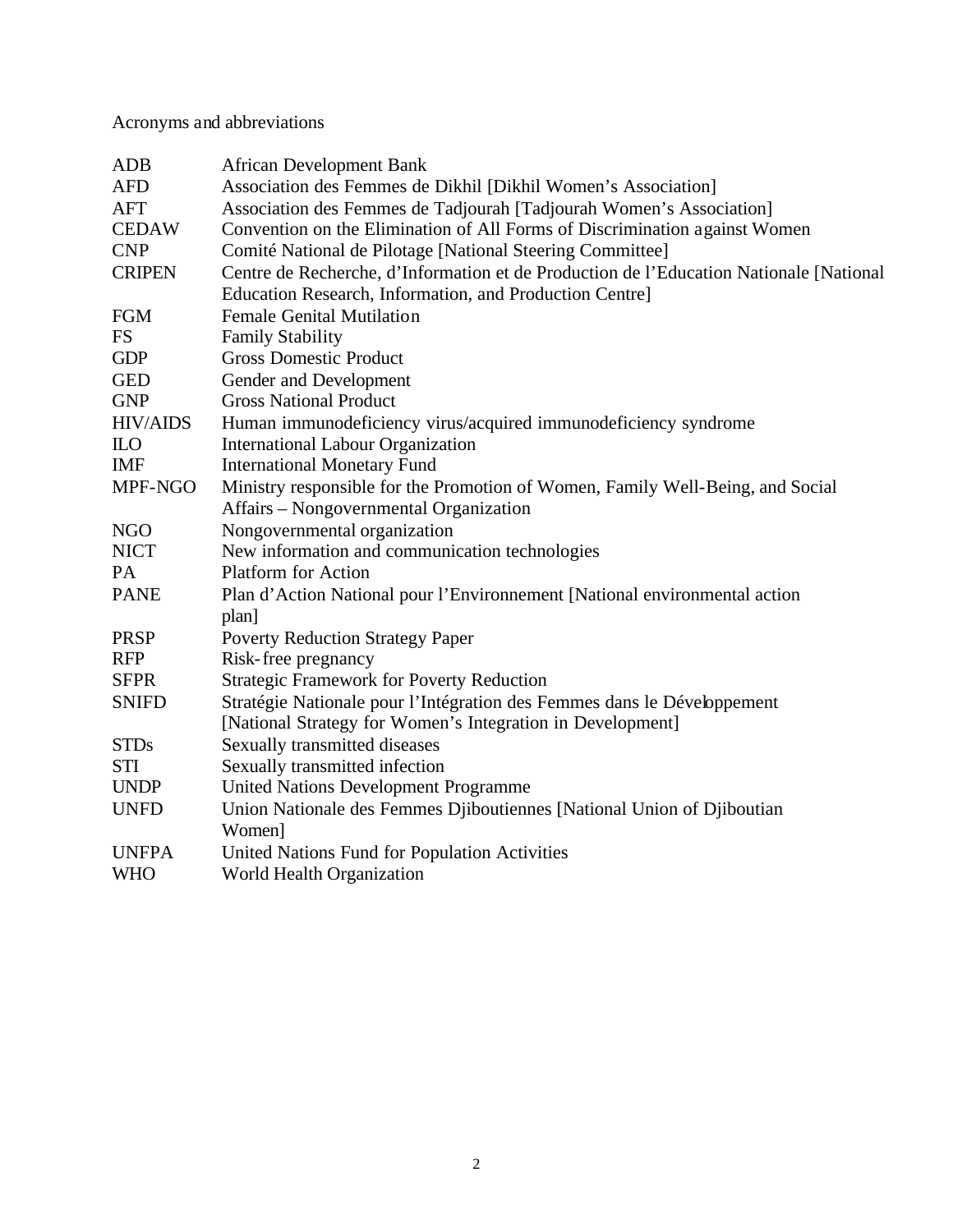#### **INTRODUCTION**

Like most of the countries that participated in the major international conferences on women and committed to actions in, above all, the 12 principal areas of concern addressed in Beijing in 1995 and confirmed five years later in New York, the Republic of Djibouti has taken some markedly progressive steps to address gender equality issues.

Thus, looking ahead to the forty-ninth session of the Commission on the Status of Women scheduled for March 2005, the Republic of Djibouti set about drafting a report on implementation of the African Plan of Action to accelerate the implementation of the Dakar and Beijing Platforms for Action, adopted at the end of the Fourth World Conference on Women (Beijing, 1995).

In order to arrive at a preliminary assessment of government actions and projects for achieving the strategic objectives of the Beijing Platform for Action, this report draws on the various scheduled studies carried out in Djibouti in the different fields involved and, especially, on the document dealing with the National Strategy for Women's Integration in Development in the Poverty Reduction Strategy Paper.

The strategic approach adopted by the government to improve the standard of living of Djiboutian citizens undoubtedly reflects its desire to go beyond declarations of intent and apply a policy of effective evaluation and further development of the established programs. Moreover, as the inclusion of the millennium goals in various action plans since 2002 shows, it intends to accomplish this within the broader perspective of achieving global development objectives.

This report attempts to follow as closely as possible the strategic objectives defined by the Beijing Platform for Action by addressing them under the following headings, which are also used in the questionnaire distributed to the States parties:

- Overview of achievements and challenges in promoting gender equality and women's empowerment;
- Progress in implementation of the Beijing Platform of Action and the further initiatives and actions identified in the twenty-third special session of the General Assembly;
- Institutional development; and
- Main challenges and actions to address them.

This report has served to highlight the considerable efforts of the government and of all local players to combat poverty and, in so doing, to lay the foundations for the advancement of women and girls. Because it transpires that extreme poverty is, to a large extent, reserved for women and that only the successful culmination of the measures put in place to eliminate their inability to read and write can improve their health, economic, and political status.

Even though much remains to be done and the road ahead is fraught with social and traditional pitfalls, the march toward gender equality and the empowerment of women in Djibouti is well under way. From now on, it is up to the women, with the help of men, to keep up the pace.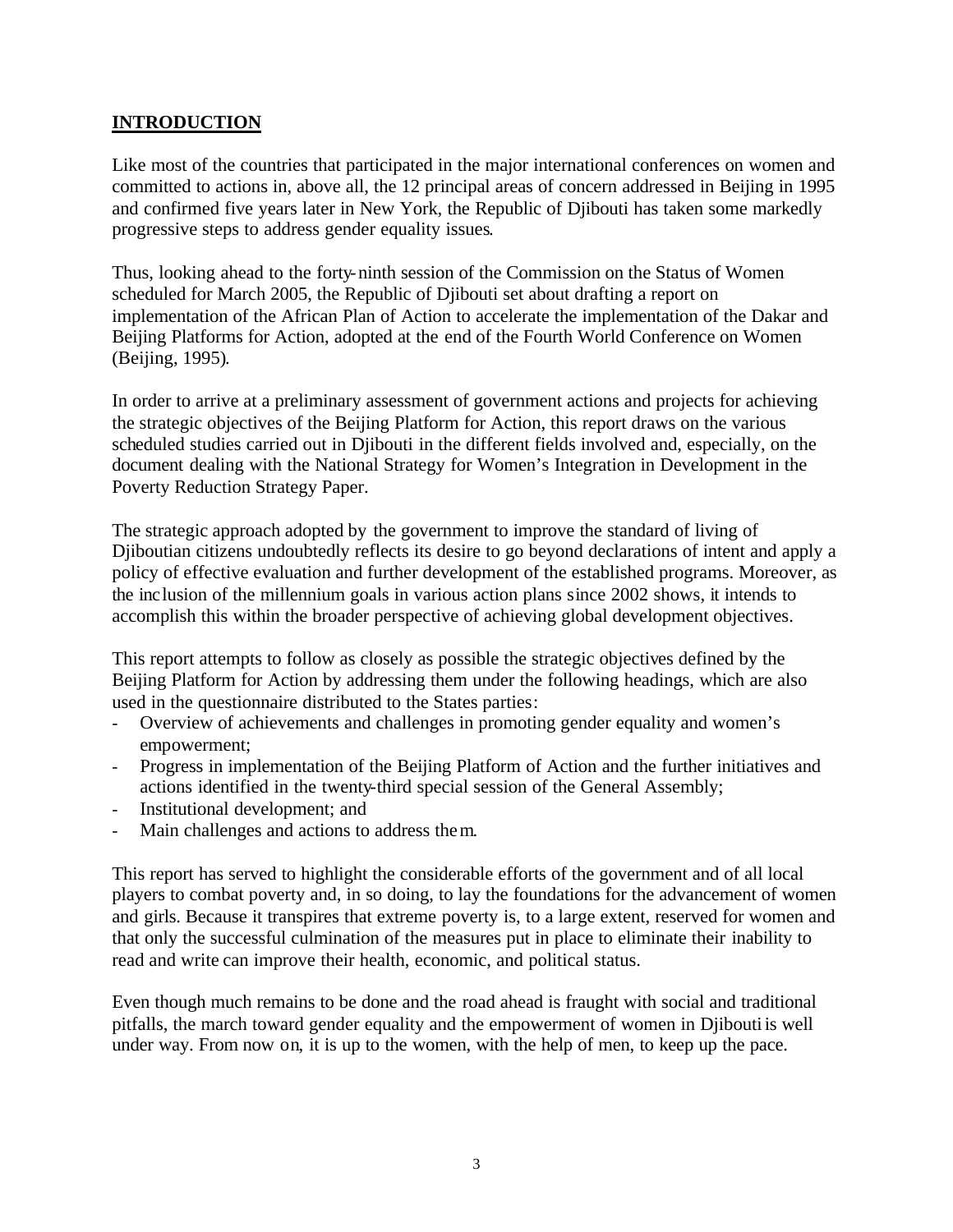#### **PART ONE – OVERVIEW OF ACHIEVEMENTS AND CHALLENGES IN PROMOTING GENDER EQUALITY AND WOMEN'S EMPOWERMENT**

## **A) Efforts made over the past ten years to achieve gender equality and women's empowerment**

Above all in the past five years, the advancement of women in the Republic of Djibouti has gathered clear and increasing political momentum since Mr. ISMAEL OMAR GUELLEH became President in 1999. This period has seen a surge of both institutional and legislative measures designed to bring the young Republic into line with the most advanced developing countries and with the specific targets arising out of the Beijing Platform for Action (PA 1995) and the outcome documents of the twenty-third special session of the General Assembly (2000).

The political will to support the integration of women in Djiboutian development has led to a series of measures including, first and foremost, the establishment in 1999 of a Ministry responsible for the Promotion of Women, Family Well-Being, and Social Affairs, which replaced a Directorate created the year before. It is also evident in manifest support for the drawing up and implementation of the National Strategy for Women's Integration in Development (SNIFD).

Using a participatory approach, the Ministry for the Promotion of Women mobilized other ministries, civil society, the private sector, and the population as a whole to prepare and complete the SNIFD and to organize the Round Table of development partners (a unique event in the region) on October 4-6, 2003.

The four priority areas broadly addressed by the SNIFD are decision-making, health, education, and women's participation in the economy.

The SNIFD entered into force in July 2002, with the passing of Law  $N^{\circ}173/AN/02/4^{\text{eme}}$ L, which established national policywith respect to the integration of women in development. The National Steering Committee installed following the adoption of the SNIFD is responsible for monitoring and evaluation of both the SNIFD and the directives contained in the Beijing Platform for Action. The Ministry for the Promotion of Women also plans to provide Gender and Development (GED) training for all focal points as well as other participants.

Another major step taken by the government was the adoption in August 2003 of a Poverty Reduction Strategy Paper (PRSP), which establishes four core development areas:

- Reinforcing Djibouti's competitiveness and creating the conditions for strong and sustainable economic growth;
- Expediting human resource development, through programmes targeting poor areas and vulnerable sectors;
- Reducing poverty;
- Promoting good political, local, economic, and financial governance and strengthening the administration's planning and management capacities, by providing modern tools and resources.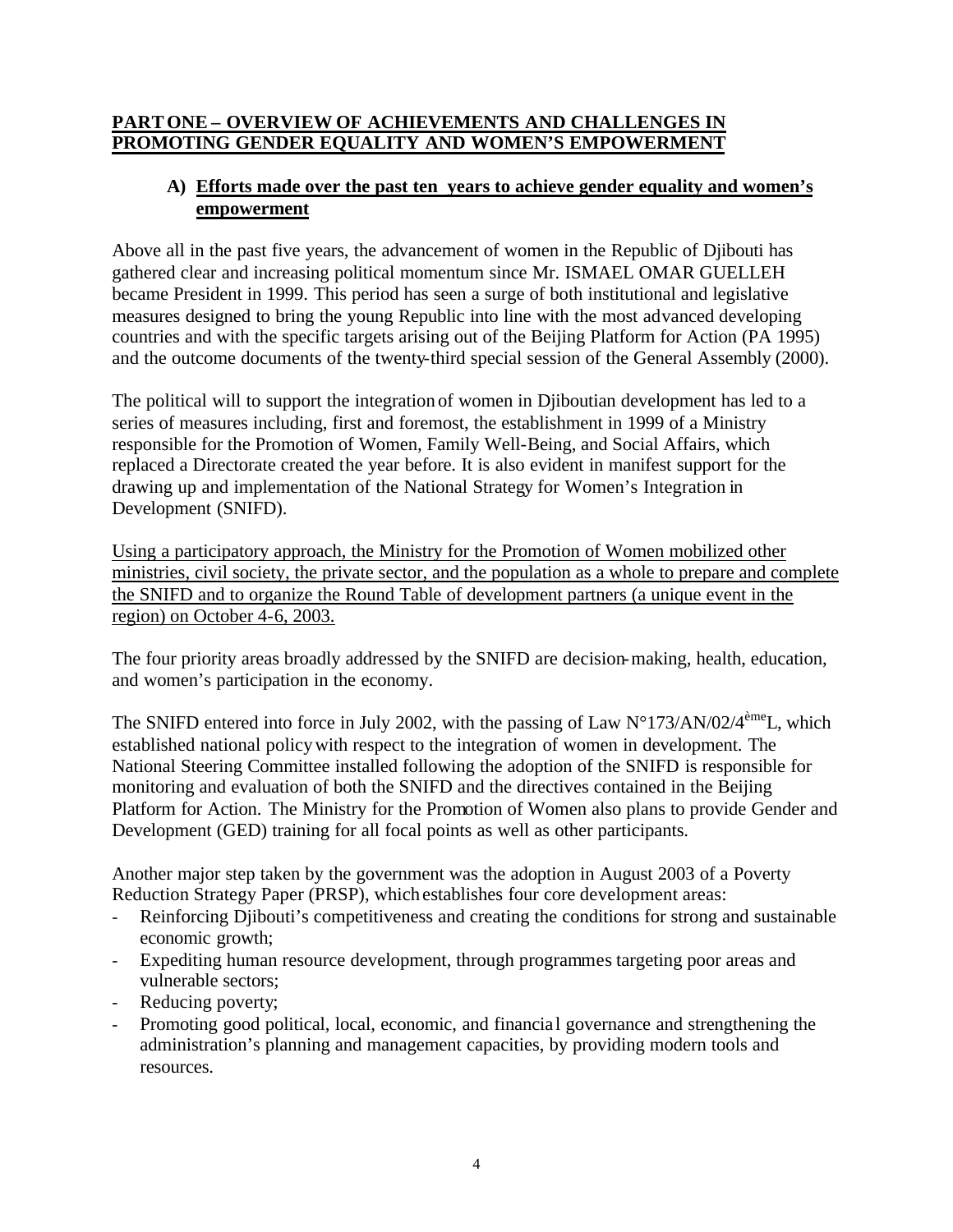The gender issue and analysis of disparities between the sexes are addressed in the paper's main sections, such as those on health, education, employment, and decision-making.

As regards utilization of the Millennium Declaration and Millennium Declaration Goals as a framework for development, a report drafted in 2003 cites the shortcomings and whole set of measures taken by the Djiboutian government to fulfil the Millennium Goals, and, in particular, to achieve a reduction of extreme poverty and hunger, expand primary school education, and promote gender equality and women's autonomy, etc.

Referring to this last-mentioned goal, the report takes as its starting point the finding that over half (56.3 per cent) of Djiboutian women are illiterate, compared to only one third (35 per cent) of the men. This disadvantage appears to be exacerbated among non-single women between the ages of 15 and 49: while the illiteracy rate for this segment of the population, according to the survey, is 71 per cent for urban women, it is 97.5 per cent – practically all those interviewed – for rural women.

In terms of laws and policy, Djibouti has made considerable progress in recent years, manifested both in the promulgation of specific laws and in the fact that women's and gender concerns are taken into account in more general laws. The most significant advance in legislation is the **June 30**, **2002 Family Code law,** which fills a legal void and guarantees women and children, especially girl children, respect for certain rights. Thus, by establishing a minimum age of 18 for marriage, the law prohibits the marriage of minors, makes repudiation illegal, and improves the terms for divorce.

Other laws address specific women's rights:

- The 1995 Penal Code is egalitarian with respect to parents, without distinction between father and mother. The punishment for numerous offences is more severe when they are perpetrated against women, and female genital mutilation is penalized. (Article 333 of the Penal Code);
- The Labour Code in force since December 15, 1952 upholds the principle of nondiscrimination between the sexes (Article 1) as well as the "same work, same pay" principle (Article 91).

A new Code, confirming these advances, is about to be promulgated.

#### One of the principal objectives in the broad guidelines for economic and social development (2001-2010) is the integration of women.

- Law  $n^{\circ}48/AN/99^{\text{hme}}$  L of July 3, 1999, which establishes health policy guidelines, covers reproductive health and family planning, screening for sexually transmitted diseases, awareness campaigns regarding female genital mutilation, and social welfare benefits for mothers.

As for policy, there has been extensive public debate since 2000: a national seminar to ponder government actions (February 2002), the Justice Forum (February 2001), the Education Forum (…), and the National Forum on Human Rights (May 2004).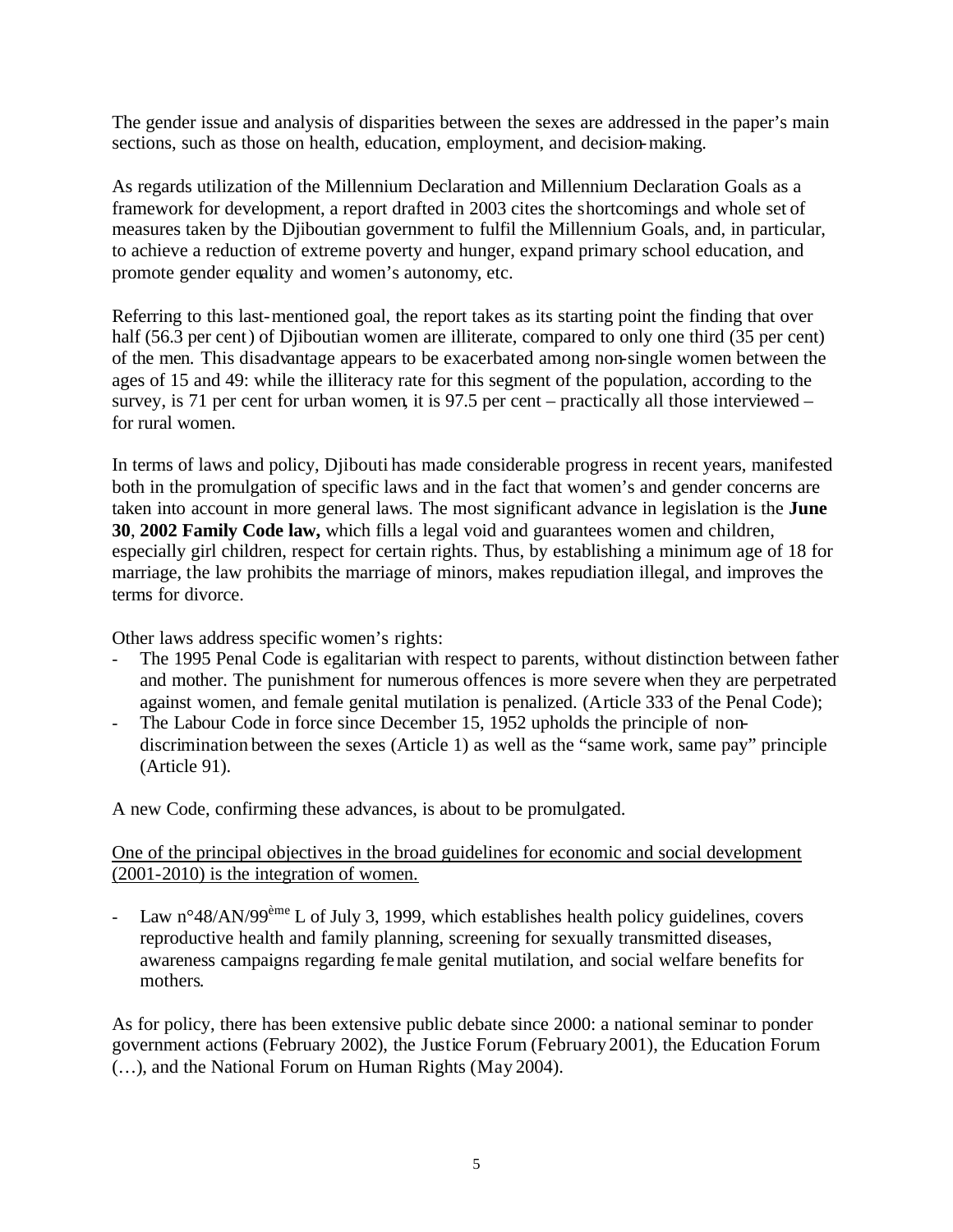The Ministry for the Promotion of Women also organized a workshop to brief women candidates in parliamentary elections on constitutional rights as well as gender training for members of parliament elected in January 2003, 10 per cent of whom are women following the enactment in 2002 of the law establishing a minimum 10 per cent quota for women in elected offices and administrative positions.

Furthermore, the Head of State manifests his determination to see women integrated into Djibouti's development whenever he has an official occasion to do so. On February 3, 2000, for instance, he established "The Head of State's Grand Prize for the Advancement of Women," which affords Djiboutian women an opportunity to compete every year and win the prize for a contribution on a specific topic.

In addition, in her capacity as President of the National Union of Djiboutian Women (UNFD), the oldest established militantly feminist NGO, Djibouti's First Lady works tirelessly to improve the daily lot of Djiboutian women by combating illiteracy and female genital mutilation, and promoting micro credit to combat poverty. This organization does its utmost to lend support to disadvantaged strata and to defend their rights.

Similarly, the associations network has, in the past few years and with the support of international agencies, resolutely taken its cue from the government's actions. Even though these are not exclusively women's associations, certainly the majority of their members are women. To name just a few, UNFD helps women in particular to obtain micro credit, the women's associations of Ali Sabieh, Dikhil, Tadjourah, Obock, and Arta; ATU YOO FAN which helps distribute and sell craft products made by women; the IFTIN Associations and OUI A LA VIE, which look after people living with HIV/AIDS, the former caring for the hospitalized, the latter those living at home; the Al Biri and Bender Djedid ASSOCIATIONS, which lend support to widows and orphans; and Association IRIS, which provides legal and judicial assistance for women.

The fact that men and women work together both in the associations and at the ministerial focal point level ensures that men are sensitized and trained in issues related to the promotion of gender equality.

# **B) Constraints and ongoing challenges for achieving gender equality and women's empowerment**

Despite the leap forward observed in Djibouti with respect to gender equality and women's empowerment, in practice women are subject to numerous restrictions, which prevent them from taking full advantage of the beneficial effects of the national policy of promoting gender-related activities. These restrictions are:

- Illiteracy and women's ignorance of their rights;
- The poverty that continues to afflict most of the population, especially women;
- The weight of traditions and social pressure, the productive and reproductive role of women in society, and the practice of female genital cutting, which has a disastrous effect on the physical and mental health of girls.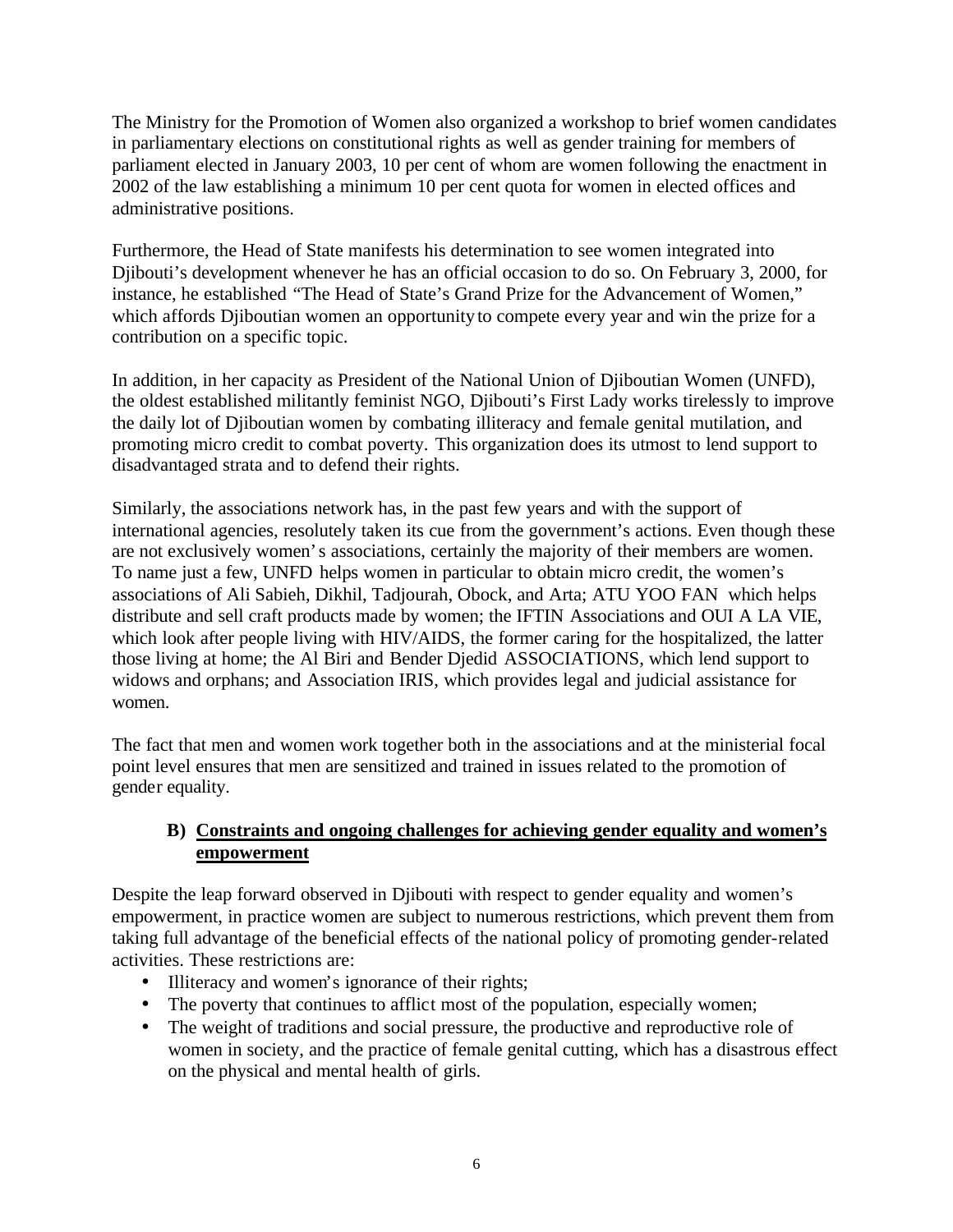The causes giving rise to these restrictions are numerous and, in the case of education, for example, they may be social and cultural, structural, or economic. In actual fact, the status of women and the place reserved for them in society revolves around their reproductive role and education is not considered a relevant qualification. In rural areas, the shortage or lack of household water supplies in the vicinity means that girls are called upon to collect and fetch water.

The absence of toilets, increased dropout rates between the ages of 10 and 11 when the first menstrual periods occur, and the impossibility of privacy for girls for hygienic reasons, all constitute constraints. Furthermore, in both towns and in the bush, enrolling children at school involves outlays that may be considered a relatively large portion of a low-income family budget; in such cases, priority is often given to the education of boys, who are looked upon as future heads of household.

The government has recently made a major effort to reduce the incidence of such problems by building roads, fitting out lots of land with basic services, providing toilets in schools, and so on.

The inability of poor women to read and write constitutes an almost insurmountable obstacle to women's access to the new information technologies at a time when Djibouti enjoys a telecommunications network that is practically unique in Africa, thanks to its two earth stations and its position as the landing site for three submarine cables linking Asia to the Middle East and Europe, which give it a key role as main station (*station maîtresse*) and traffic hub (*nœud d'éclatement du traffic*).

However, generally speaking, this tool is not fully exploited and the Ministry of Communication and Culture has been working since May 2002 on a number of measures designed to increase the awareness of new information and communication technologies (NICTs) among the various strata of Djiboutian society. Based on a wide consensus, the broad lines of a national policy on state-of-the-art technologies have been developed. In this sector, the chief objectives are to facilitate the general public's access to the various services provided by the new information and communication technologies; to continue to lower the cost of telecommunication in order to enhance Djibouti's competitiveness vis-à-vis the rest of the world; to reinforce the part played by telecommunication in regional integration and poverty reduction; and to generate jobs by developing NICT-related activities.

Finally, the process of building a gender perspective into laws and policies and the perfecting of programmes in the different sectors is well under way and palpable in every sphere. The combined efforts of the Ministry for the Promotion of Women and of international organizations led by the UNDP and guided by the Millennium Goals are rendering the gender issue an inescapable component of laws and programmes in every facet of development: in education, health, culture, associations, and so on.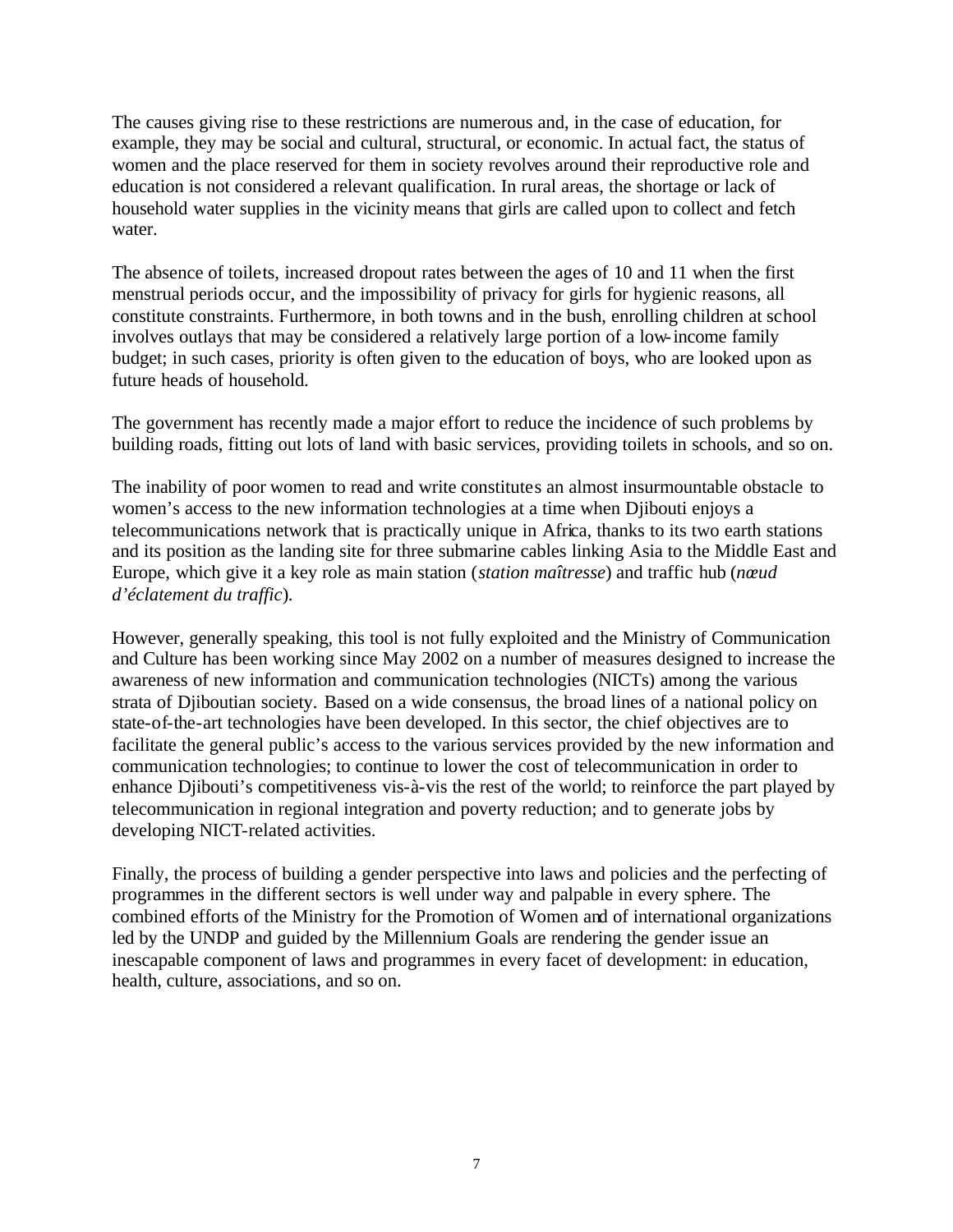## **PART TWO – PROGRESS IN IMPLEMENTATION OF THE BEIJING PLATFORM OF ACTION AND THE FURTHER INITIATIVES AND ACTIONS IDENTIFIED IN THE TWENTY-THIRD SPECIAL SESSION OF THE GENERAL ASSEMBLY**

#### **A) Women and poverty**

#### **1)** Examples of successful policies, legislative change, and programmes and projects

Over the past two decades, Djibouti's economic performance has been uneven, punctuated by a series of political crises (regional wars, internal armed conflict) and economic shocks (above all, drought) that led to a continuous decline in the country's competitiveness, finances, and economic and social infrastructure.

In addition, the main sustainable human development indicators, the gross school enrolment rate, the infant, under-five, and maternal-child mortality rates, and access to potable water, all steadily worsened.

The main step taken by the government to introduce an effective tool for combating poverty was its support for the establishment of a strategic framework for poverty reduction aimed at boosting growth and the accumulation of human capital in such a way as to bring about a sustainable reduction in poverty and unemployment and an improvement in the living conditions of the population as a whole. It relies on long-term exploitation of the country's competitive advantages, geographical location, and port, and on developing its human resources to bring about a marked increase in the competitiveness of the Djiboutian economy, thereby enabling it to benefit from its insertion into the global economy.

This general paper is of crucial importance for women, who suffer the combined effects of a dual inequality: in their standard of living and as regards their status as women.

To address this situation, in 1996 the government embarked on economic adjustment and restructuring programmes supported by the IMF and the World Bank and carried out reforms in several key areas including, above all, public finance, social security, state-owned enterprises, education, and health. In 2000, the government prepared an interim PRSP, in which the chief objectives were to: sustain economic growth; develop human resources; strengthen social safety nets; streamline government; and promote good governance.

The Poverty Reduction Strategy Paper completed in August 2003 was approved by the Boards of the World Bank and the IMF in May 2004 and the next step will be a round table of Djibouti's development partners.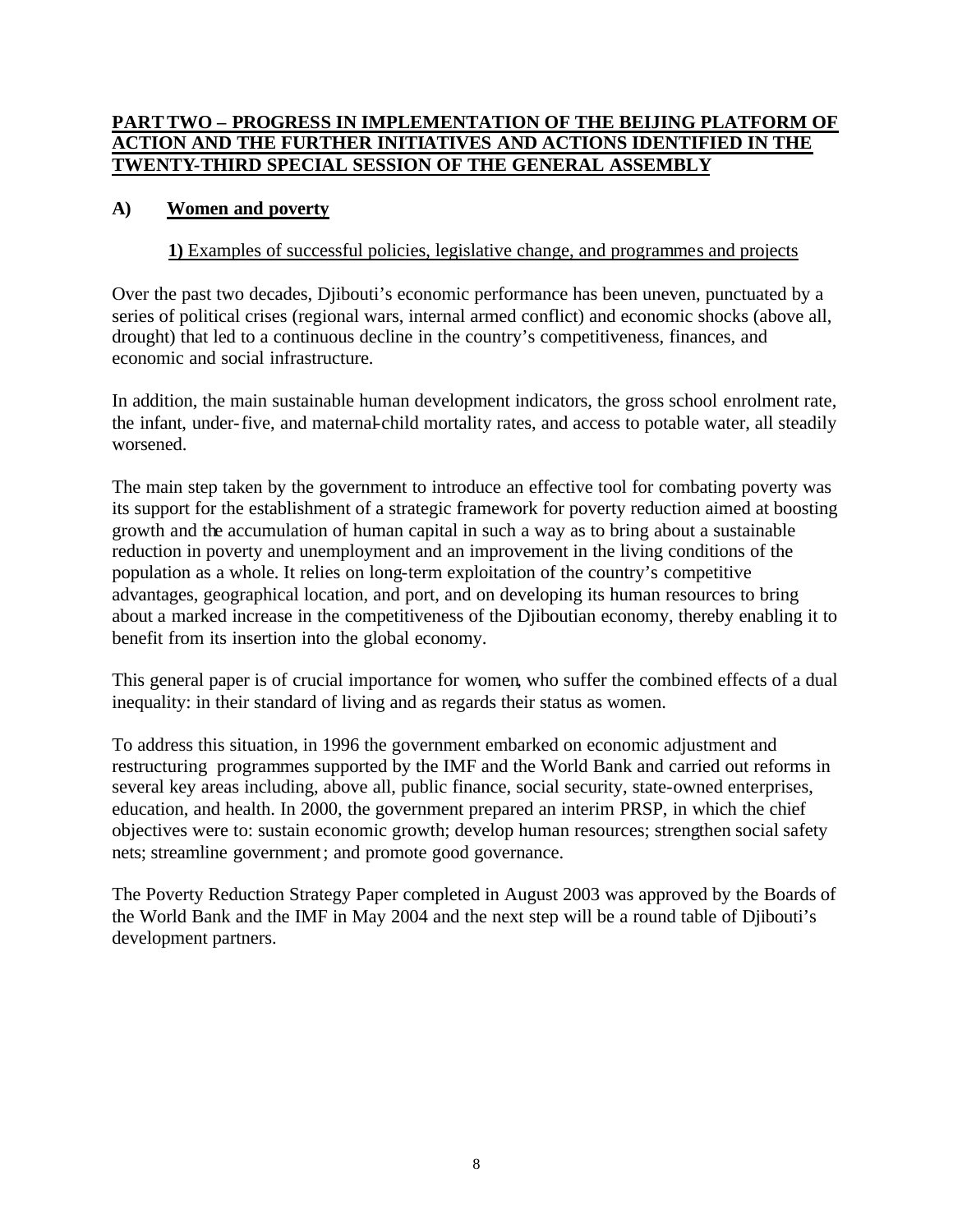#### **2) Obstacles encountered and gaps and challenges remaining**

The programmes in place since 1996 have had mixed results. Significant macroeconomic progress included reducing the budget deficit and the current account deficit in the balance of payments to 2.1 per cent and 4.3 per cent of GDP, respectively, in 2001.

The incidence of relative and of extreme poverty rose between 1996 and 2002 from 64.9 per cent to 74.4 per cent of households and from 34.5 per cent to 42.2 per cent of households, respectively. The survey findings also show that poverty is widespread, affecting all geographical areas and all social groups. Human poverty in Djibouti has become structural: tied in with insufficient income and insufficient access to education, health, potable water, and basic infrastructure. Under such circumstances, poverty in Djibouti is not only a social problem but a veritable challenge for development.

Women still play an invisible and inaudible role in development. The work they do at home looking after the family is unpaid and not recorded in accounts, even though it contributes to the country's GNP. Indeed, more women than men live in poverty; hence the term "feminization of poverty."

The principal problem here is that, for lack of data, there are few well documented comparative analyses broken down by sex for certain sectors (for instance, data on the macroeconomic framework, port activities, transportation, water, housing, new information and communication technologies, energy, natural resource management).

# **3) Lessons learned**

It is in the interest of women in the more vulnerable social groups that overall economic performance should be satisfactory, as this will improve their personal circumstances.

The PRSP aims to achieve 5.2 per cent annual economic growth, compared with weak or even negative growth over the past five years. Moreover, the PRSP's goal is to reduce extreme poverty to below 40 per cent in 2005 and to 10 per cent by 2015, while reducing relative poverty from its current level of approximately 74 per cent to less than 35 per cent in 2015.

To implement the first dimension of the strategy, the government plans to pursue the stabilization policies contemplated in the macroeconomic framework and structural reforms; to put in place a legal and institutional framework that encourages investment and to remove obstacles to private sector development; to promote Djibouti as a competitive economic and financial hub in the region; and to make the most of the country's growth potential, develop infrastructure, and lower the cost of the factors of production.

For the second dimension (human resource development, the idea is to improve access for the poor to health care and education; to implement a policy to generate employment by developing labour-intensive methods, promoting microfinance, expanding vocational training, and supporting sectors that directly benefit the poor (agriculture, livestock, fishing…); and to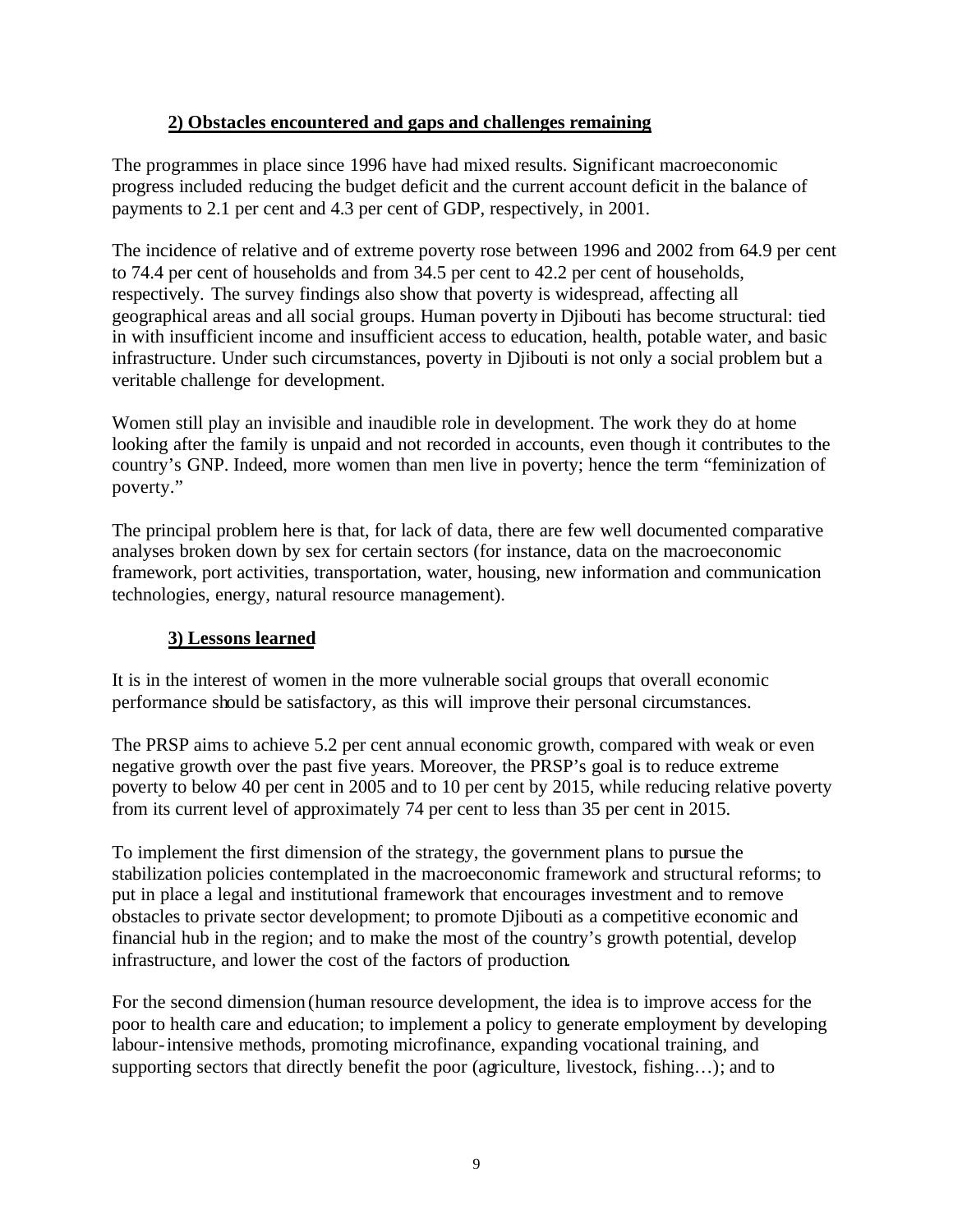establish social safety networks for the most vulnerable segments of the population (street children, nomads, and displaced persons). The strategy specifically targets women.

The third dimension (poverty reduction) will entail improving access for the poor to water and basic services. Policies and programmes will focus on the districts on the outskirts of Djibouti City (especially *arrondissements* 4 and 5), inland towns, and rural areas.

Finally, for the fourth dimension (political, local, economic, and financial good governance), the priorities will be to strengthen public expenditure management and enhance its equity and effectiveness in such a way that it can become a useful tool in the fight against poverty.

To monitor and evaluate the SFPR, the government plans to establish an Advisory Committee on Growth and Poverty Reduction and a Monitoring and Evaluation Unit.

# **B) Education and training of women**

# **1)** Successful policies, legislative change, and programs and projects

In the Republic of Djibouti, the right to education is recognized in Article 4 of Law  $N^{\circ}$  96/AN/ 00/4ème L establishing guidelines for the Djiboutian educational system. Existing laws and regulations do not privilege either of the sexes with regard to education and training.

A study investigating the obstacles to parity in school education was carried out in 2004 and an Action Framework for the Promotion of Girls' Education is nearing completion. Its chief objective is to eliminate gender-specific differences with respect to access to and retention in basic education as well inequalities in orientation in basic educationand vocational and technical training courses, in order to guarantee observance of girls' right to education and training by 2010.

Specific steps are also being taken to lower the dropout rate, which is higher for girls than for boys. Thus, since 2002, one day a year is devoted to raising awareness of the needs for girls to attend school. This exercise generates considerable attention in all schools, particularly in schools in rural areas in which the enrolment rate for girls is particularly alarming.

Other actions, such as the lunch provided for children in school canteens, the distribution of school stationery, clothes for newly enrolled girls, and food allowances for families that send their girls to school, are incentives designed to promote enrolment of girls.

The effort to combat feminine illiteracy (56 per cent) takes the form of vast functional literacy campaigns followed by post campaign programmes (income-generating activities).

# **2) Obstacles encountered and gaps and challenges remaining**

Despite the government's efforts, gender disparities subsist.

In 2002, a school education, which has always been free in Djibouti, became obligatory for all children **up to the age of 16**. While there is no discrimination between the sexes at the time of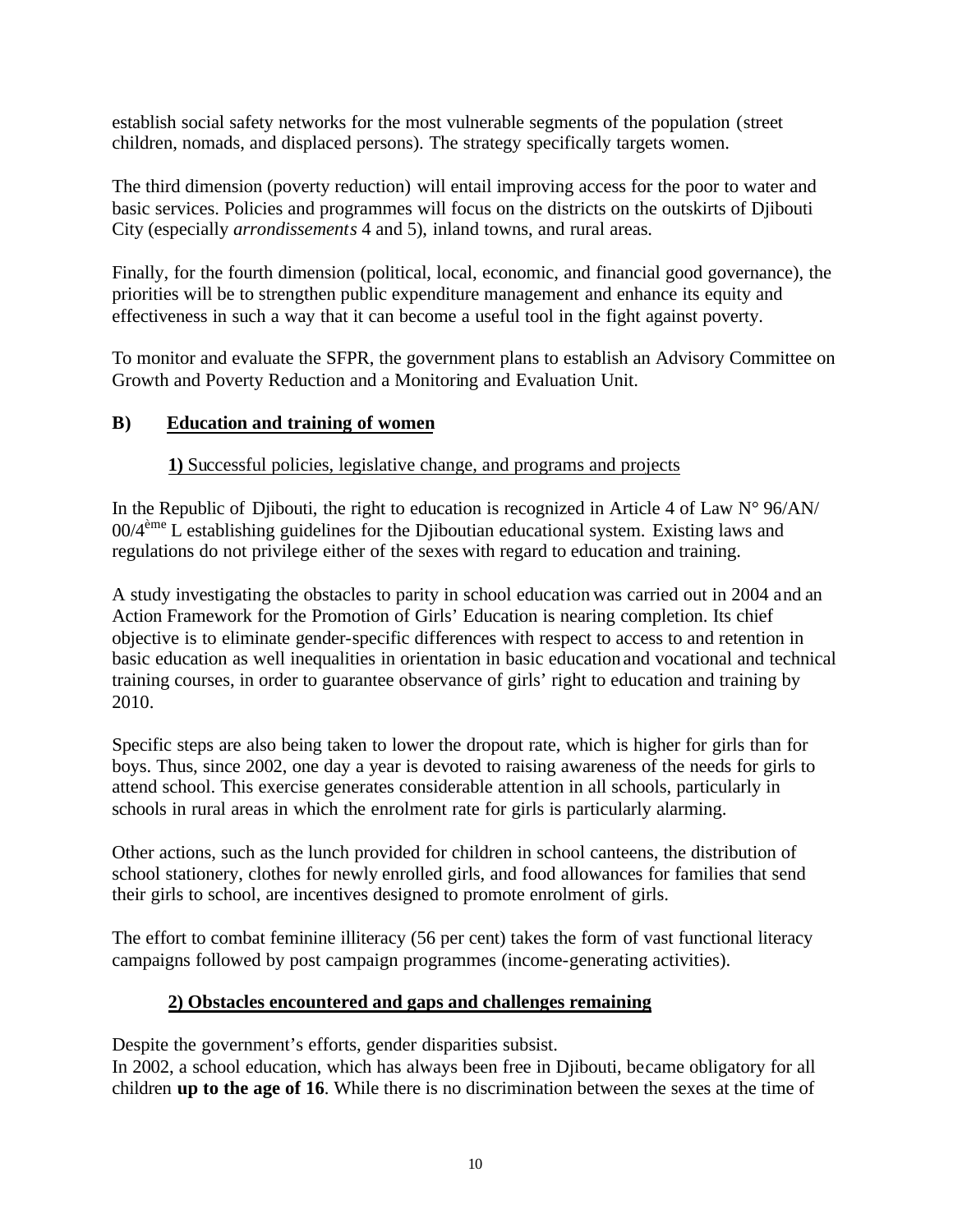enrolment, the gross enrolment rate for girls (34.7 per cent) is lower than for boys (45.9 per cent). Thus, school attendance by girls, reducing the dropout rate, and narrowing gaps between the sexes are some of the priorities in the education sector.

The following constraints should be noted:

- Marked demographic pressure (fertility rate of 3.8);
- Difficulties in building the schools required to meet educational needs;
- The very high cost of education; and
- Shortage of resources.

#### **3) Lessons learned**

Djibouti has embarked on an across-the-board overhaul of the school system and is attempting to improve adult literacy rates. In this field, the government has set interim (2005) targets as well as targets to be met by 2015.

At the same time, specific literacy programmes have got under way, to introduce in the short term an intersectoral strategy geared principally to teaching 14,500 girls and women to read and write between 2001 and 2005, at a rate of 2,900 per annum. The considerable advantages expected from educating girls, including a reduction in the fertility rate, underscore the need to raise today's weak enrolment rate for girls.

Under the SFPR, the government plans to improve the quality of education through four kinds of intervention:

- Programme reform: a programme tailored to Djibouti's development needs is to be drafted by a local team;
- Availability of school textbooks: for 2001-2005, the idea is to devise and adopt a national policy for writing and producing school books at the local level, using know-how developed by the National Education Research, Information, and Production Centre (CRIPEN). This policy will emphasize cooperation with printshops and the Action Plan contemplates procurement of machinery for the national printing press. Moreover, the programme will be completed in the classrooms. Finally, the government undertakes to eschew customs duties on imports of textbooks and other materials for schools and libraries.
- Teacher training and motivation: an effort is to be made with respect to initial and ongoing training in a bid to increase the number and quality of teachers. Steps have already been taken to boost teacher training and supervision. Special attention will be paid to the recruitment and training of science teachers and contract staff. As for teacher motivation, the government is still striving to catch up with its past-due salary arrears, improve management of teaching staff, and establish career plans.
- Reform of the evaluation system: exams and competitions merely designed to classify students will gradually be phased out in favour of practices designed to assess knowledge acquired, along with plans to correct and/or prevent early on any difficulties pupils might have.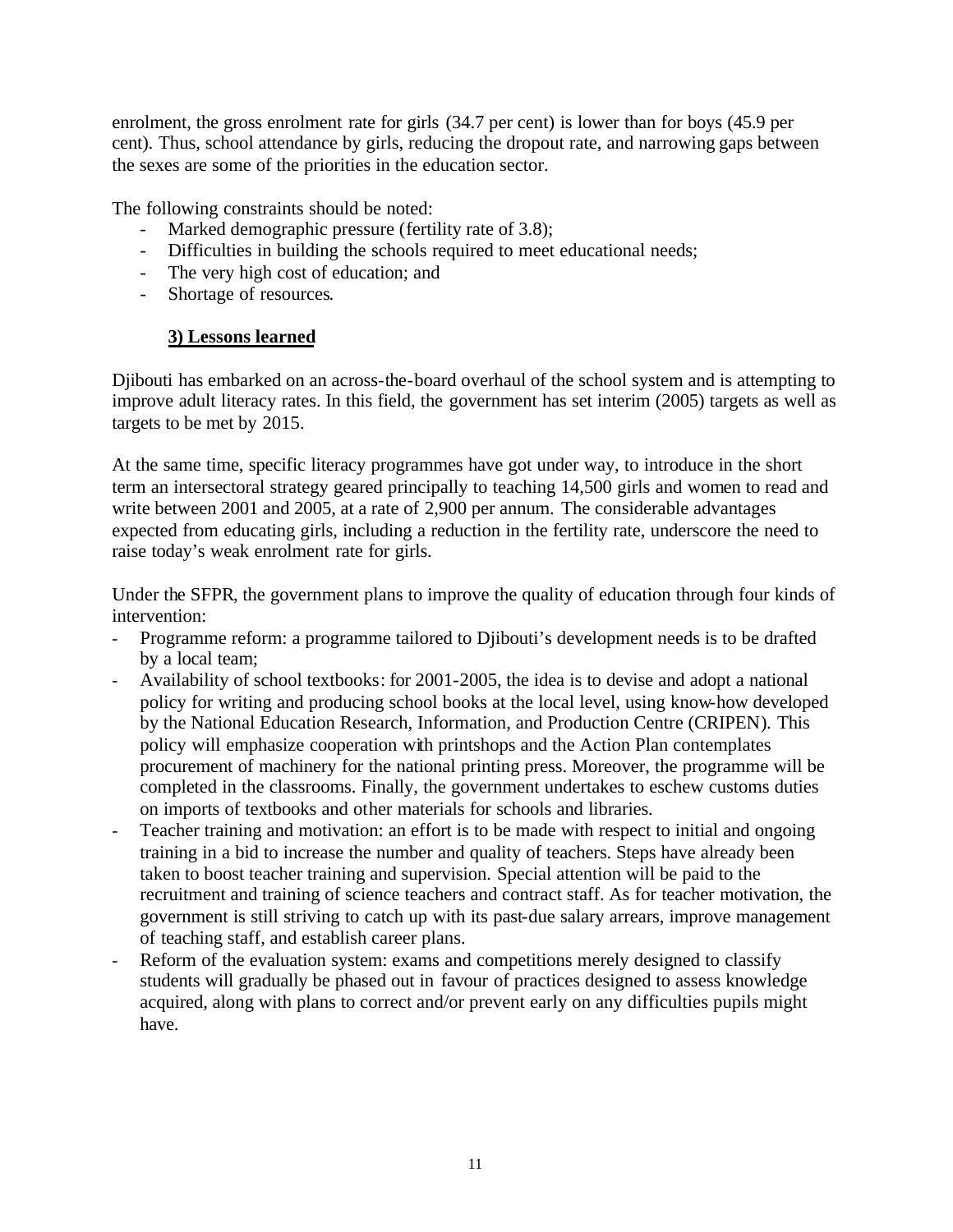#### **C) Women and health**

#### **1)** Examples of successful policies, legislative change, and programs and projects

The Republic of Djibouti has adopted the World Health Organisation's definition of health as "a state of complete physical, mental and social well-being and not merely the absence of disease or infirmity" and in Law N**°48/AN/99/4ème L** of July 3, 1999 on Guidelines for Health Policy ratifies the principles of "everyone's right to health" and "solidarity and equality for all."

In February 1995 the Ministry of Health prepared a national policy document on family stability. That policy document was followed by the drafting of a National Policy on Family Stability (March 1995), together with a National Reproductive Health Programme, which included an important section on risk-free pregnancy (RFP), family stability (FS), STDs/AIDS, and the eradication of genital mutilation.

In Chapter 8 of the law on health plan guidelines, which establishes health policy priorities, an important segment of Section 2 on Prevention deals with maternal-child health protection (Article 115).

A national risk-free pregnancy programme got under way in February 1998. It analyzes the current status of maternal health and maternal he alth care.

The consequences of female genital mutilation may include the death of the girl, women's health problems, menstrual pains that a woman may endure all her life, complications during childbirth, and sterility.

Also notable in the fight against this harmful practice were the establishment in 1988 of the National Committee to Combat Harmful Traditional Practices as part of the National Union of Djiboutian Women (UNFD) and the signing by the Republic of Djibouti of the Convention on the Rights of the Child in 1990. Article 15 of the Constitution condemns torture, physical abuse and inhumane, cruel, degrading, or humiliating treatment, while Article 333 of the Penal Code punishes acts of violence involving genital mutilation.

An institutional framework has been established to combat HIV/AIDS, malaria, and tuberculosis. Within that framework, an Inter-Ministerial Committee to Combat AIDS was installed and entrusted with choosing the broad lines of a strategy to fight AIDS, malaria, and tuberculosis and working with national and international partners to secure funds and support for the fight against the three diseases. In addition, the President of the Republic recently set up a Solidarity Fund to look after HIV/AIDS orphans.

There are also vertically structured national programmes fighting AIDS, malaria, and tuberculosis. The Ministry of Health's STI /HIV/AIDS programme is more specifically responsible for the clinical, therapeutic, psychological, and social care of HIV/AIDS patients, for putting in place and testing a follow-up and management system, and for evaluating its performance.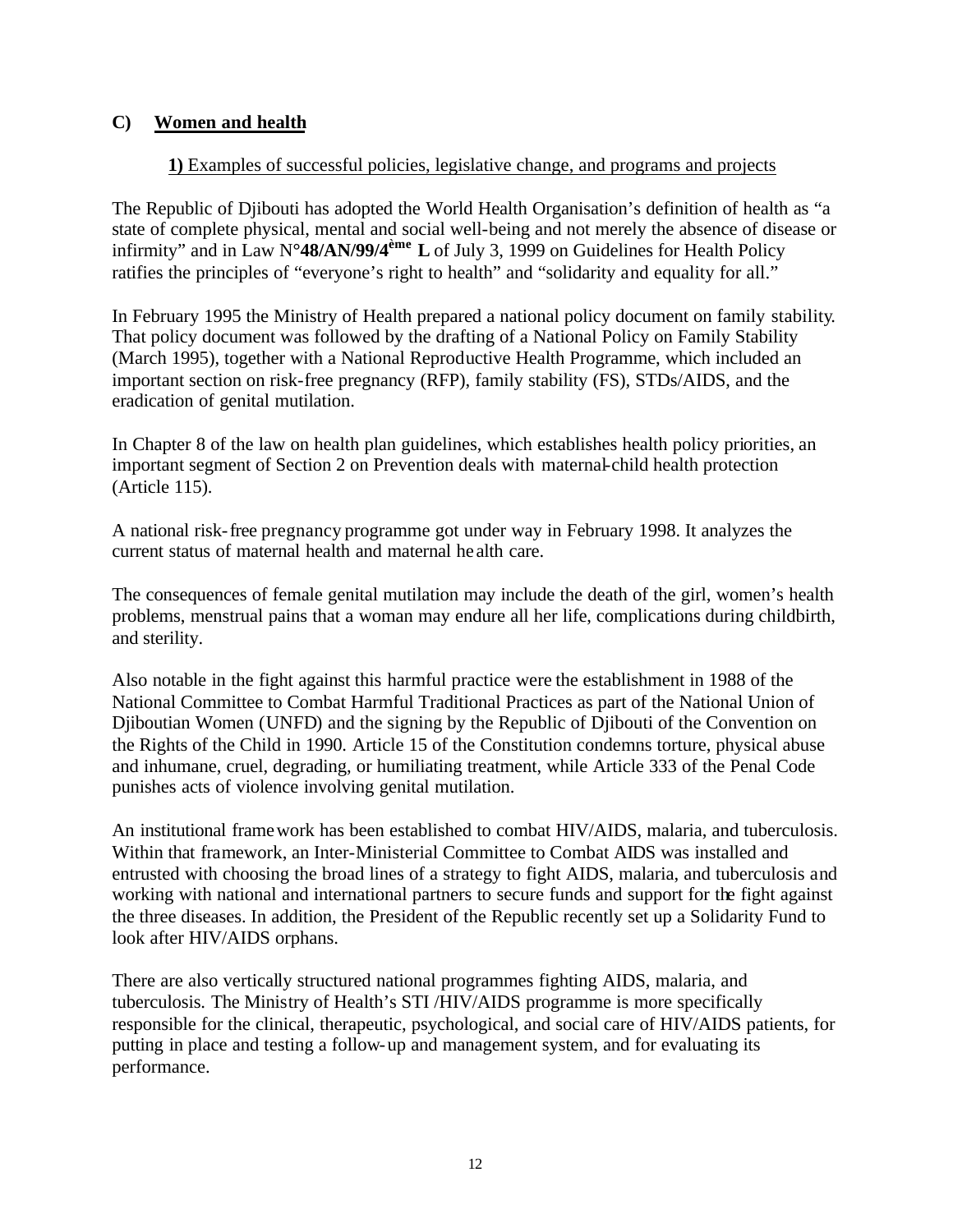The Executive Secretariat to Combat Aids, Malaria, and Tuberculosis is a permanent body looking after the day-to-day planning, coordination, monitoring, and evaluation. It comprises three units in charge of administration and management; planning, monitoring, and evaluation of the Intersectoral National Plan; and coordination of community interventions.

The work of this Secretariat has led, in the past two years, to improvements in the health-related and social situation of persons living with HIV/AIDS.

#### **2)** Obstacles encountered and gaps and challenges remaining

The environment and lack of sanitation, on the one hand, and poverty and malnutrition, on the other, exacerbate the overall health situation. Conditions for mothers and children are particularly worrisome. The percentage of persons fully vaccinated against the diseases targeted by the expanded vaccination program is only 45.0 country-wide and remains very low in rural areas (11.1 per cent) ; 21.9 per cent of children under the age of 5 suffer from malnutrition; diarrhoea and acute respiratory infections are the most frequent causes of infant morbidity and mortality. Infant mortality and infant-child mortality rates apparently fell to 103.1 and 124.4 per thousand, respectively, in 2002, from 114 and 154 per thousand in 1989. However, it should be noted that infant and infant-child mortality rates are much higher among girls, that is to say 100.5 per thousand and 110.4 per thousand, respectively [sic]. The high fertility rate, restricted obstetrical care coverage, and ongoing harmful social practices (excision, infibulation), seriously undermine maternal health and explain why the maternal mortality rate remains very high: 690.2 per 100,000 live births in 2002.

Poor women are the hardest hit, with 9 percentage points more maternal deaths than the average. Women are also particularly vulnerable to the propagation of HIV/AIDS and sexually transmitted diseases. According to a 2002 survey, the incidence of HIV/AIDS is 2.9 per cent, but as high as 6 per cent in the 15-35 year age bracket.

# **3) Lessons learned**

The advancement and empowerment of women depend on their and their children being in good health throughout their life cycle.

The national action plan established when the SNIFD was drawn up identified three priority objectives for improvements in health in line with the Beijing Platform for Action targets:

- Target 1: Work to achieve an integrated approach to community health by protecting the environment, strengthening the role of women and youth, disseminating a health education program, and expanding access to high quality health care;
- Target 2: Help improve the reproductive health of women at different stages of their life cycle and reduce maternal-child illness and mortality rates;
- -Target 3: Institutionalize the struggle against practices that are harmful for women's health and that of the community, including the various forms of violence, such as female genital mutilation;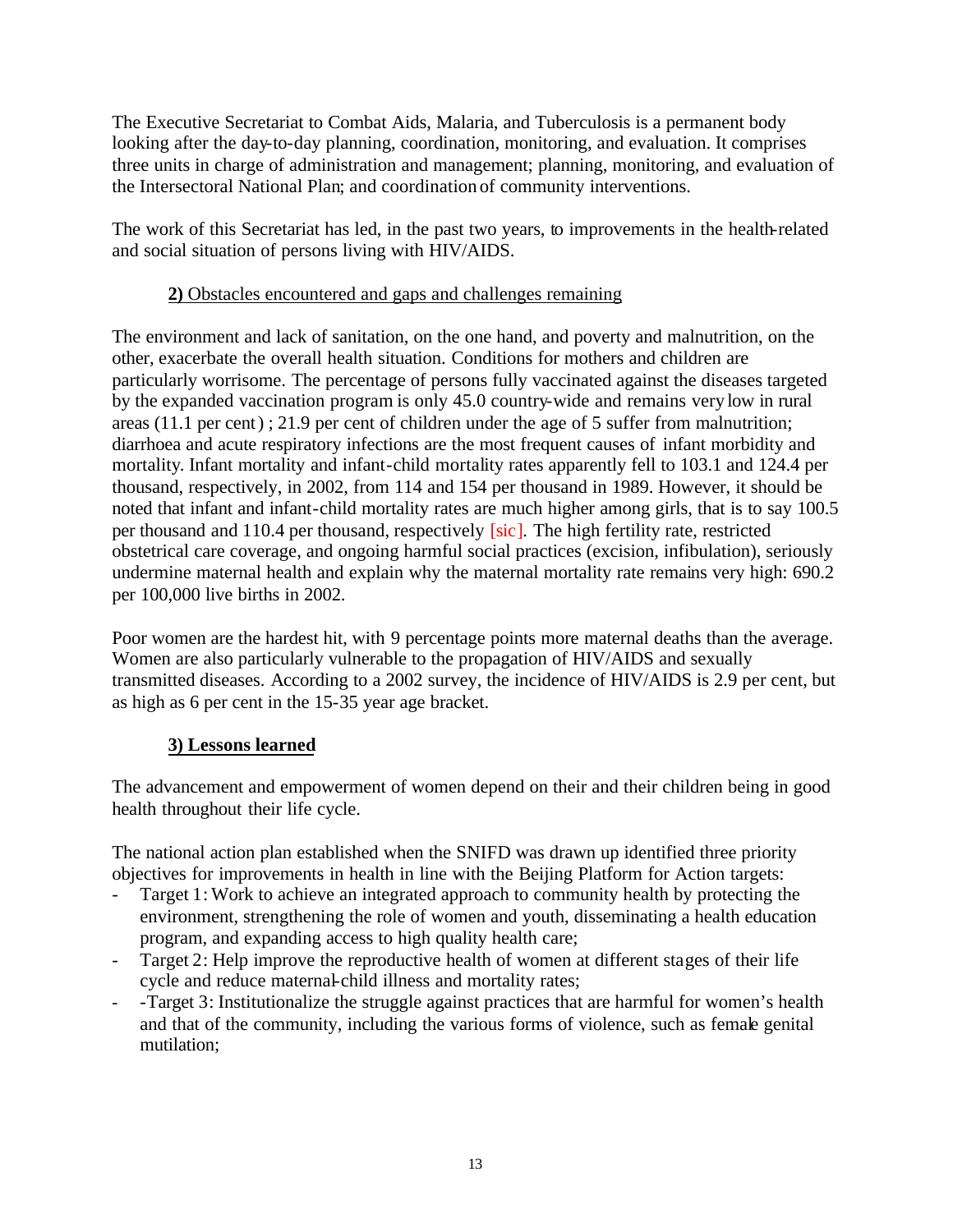- Target 4: Work to achieve social and political involvement by the government and its national and international partners in drawing up strategies for preventing and combating AIDS.

## **D) Violence against women**

## **1)** Examples of successful policies, legislative change, and programs and projects

The Djiboutian Penal Code punishes acts of violence against women, such as rape, assault, torture, or acts of barbarity (Articles 324ff.).

For certain offences, pregnancy that is either apparent or known to the perpetrator is an aggravating factor, as is legal infancy or special vulnerability due to illness or infirmity. The fact of being a spouse or common law husband of the victim is an aggravating factor in two offences: torture and acts of barbarity (Articles 324 and 325) and unintentional manslaughter (Articles 328 and 329).

Article 333 of the Penal Code also punishes acts of violence involving genital mutilation with five years imprisonment and a DF 1,000,000 fine.

The President of the Republic also issued a reminder on March 8, 2004 that juridical institutions do not permit violence of any kind against women and thereby encouraged women to take legal action and defend their rights with respect to acts of violence.

## **2) Obstacles encountered and gaps and challenges remaining**

As in all other areas, there is a shortage of studies and reliable statistics about the violence women endure, particularly since the subject is culturally taboo.

The two principal obstacles to progress are:

- Sexual violence and aggression, as reported by medical personnel and the associations, especially against minors;
- Women victims of conjugal violence often simply accept their fate and refuse to file a complaint against a violent husband, either because of family pressure due to social and traditional considerations, or because they think they might put their household at risk.

# **3) Lessons learned**

It follows from the above that, while the indispensable legal framework for protecting women victims of violence exists, it needs to be improved through both social and enforcement measures:

- Efforts to change existing mentalities by adopting measures aimed at modifying the social and cultural behaviour patterns of men and women;
- Establishment of a reception and first aid centre for women victims of violence, with an office providing legal information and advice on how to bring a case to court;
- Strengthening of legal measures for the protection of women and actions to ensure effective enforcement of existing legislation by the authorities.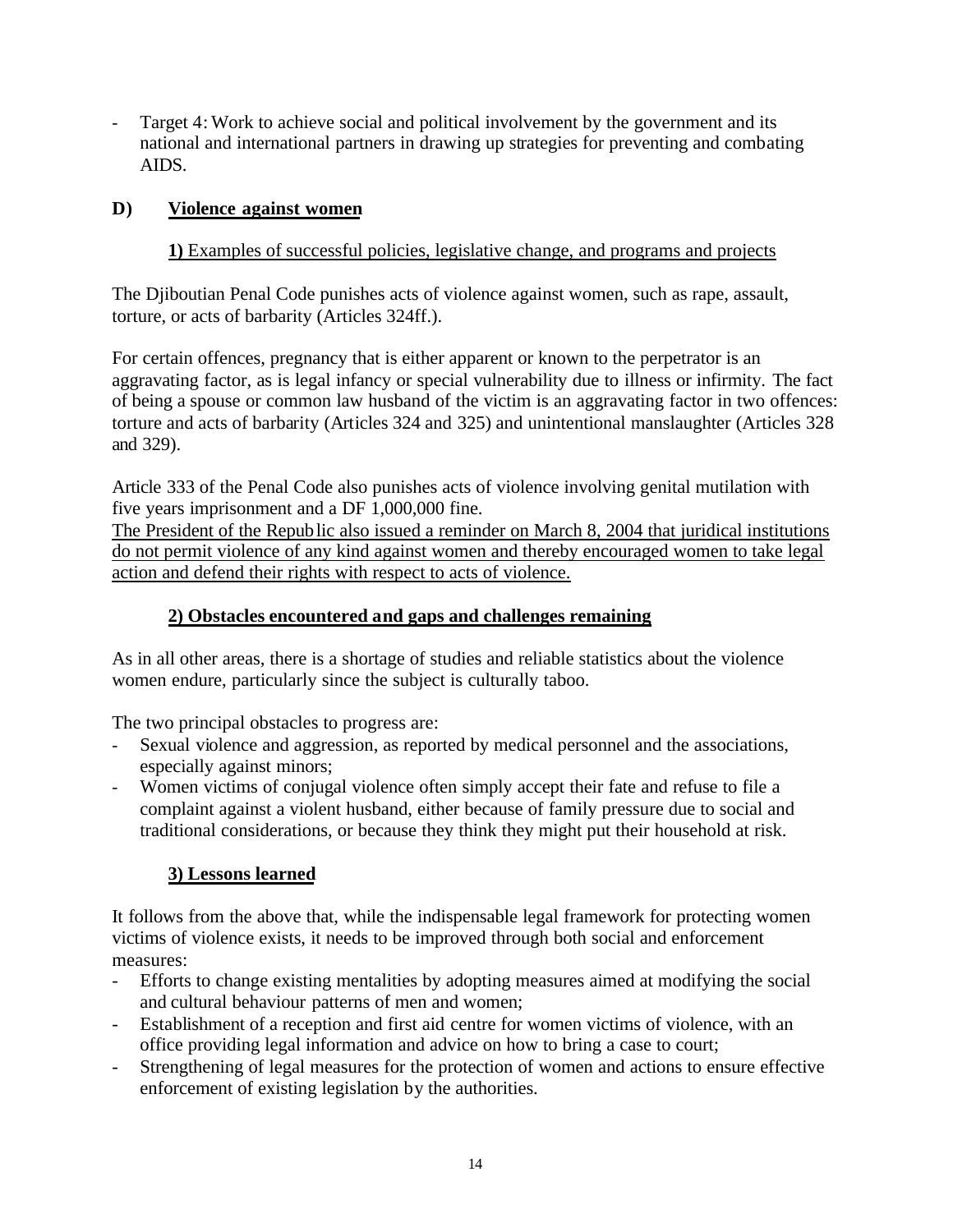## **E) Women and the economy**

## **1)** Examples of successful policies, legislative change, and programs and projects

In the structural adjustment context, the need for a second wage or supplementary income in order to maintain a household's standard of living has led to a marked surge in female employment in both the structured and non-structured private sector, as well as in their participation in the informal economy.

# **2) Obstacles encountered and gaps and challenges remaining**

Women's participation is economic life is still limited. They constitute 52.6 per cent of the nonnomad population, yet they only account for 35 per cent of the labour market (men: 73 per cent [sic]). More women (68 per cent) are unemployed than men (54 per cent). The need to reconcile work with family chores and their reproductive role limits, for most Djiboutian women, their chances of advancement, of fulfilling their professional potential, and of occupying decision-making positions.

That being so, the strategic objective pursued in this area consists of striving to achieve equal participation of men and women in economic activities and combating poverty by creating needed opportunities and eliminating discrimination in employment and in access to funding.

How economically active women are appears to depend on three factors: the rate grows in line with the level of education, confirming the impact of education on women's integration in the economy; it is influenced by status within the household (thus the ratio is much lower for married women); finally, the limited prospects of finding a job discourage numerous segments of this active population. More women (68 per cent) are unemployed than men (54 per cent), even though their activity ratio is lower. A major gender discrepancy persists, whatever the level of education, reflecting discrimination against women in terms of access to the labour market.

The discrimination against women affects not only their ability to find jobs, but also their access to capital. Financial intermediation mainly benefits large enterprises in the formal sector and only recently have there been cases of lending (micro credit) to small income-generating activities, targeting women.

# **3) Lessons learned**

Promoting a coherent and integrated employment policy is clearly a keystone of poverty reduction strategy. There are numerous reasons why women continue to have an unequal share in economic participation in the country's development:

- Women's impact on the Djiboutian economy is far from negligible; it is visible, recognized, but not recorded in any accounts;
- Limited access to technical and scientific education:
- Very limited access to even minor credit;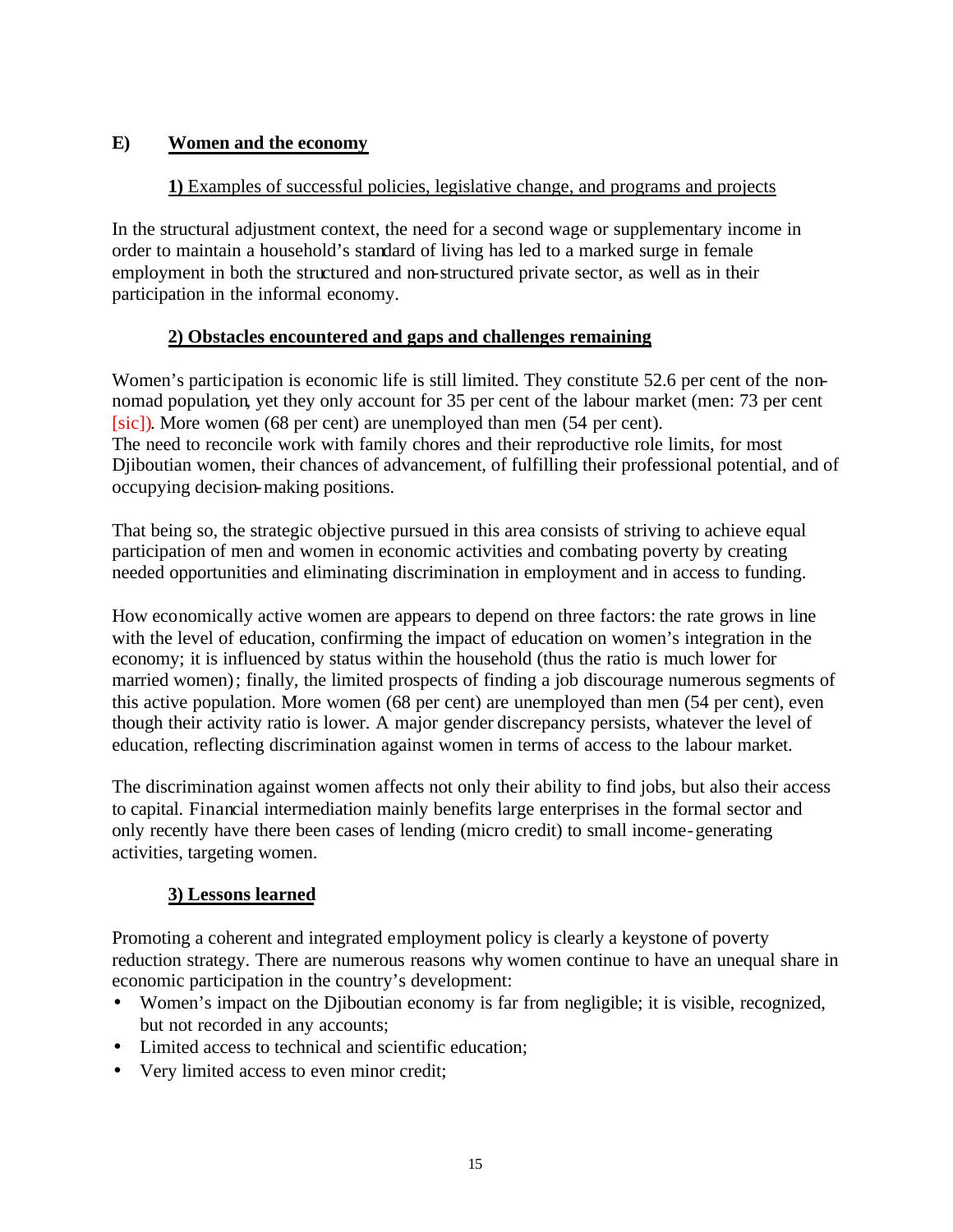- Above all in rural areas, the social division of labour assigns the most tiresome tasks to women;
- Lack of data and of qualified human resources:
- Shortage of financial resources;
- Illiteracy; ignorance and lack of qualifications;
- Absence of any incentives and qualification policy;
- Prejudices, traditions, and ignorance with respect to these issues and priorities; and
- The limited human, material, and financial capacities of NGOs.

However, these factors can be remedied and the Poverty Reduction Strategy Paper lists some of the priorities, which are: expanding access to resources; strengthening women's professional and entrepreneurial potential; adoption of appropriate institutional measures; and information and awareness campaigns.

#### **F) Women and decision-making**

#### **1)** Examples of successful policies, legislative change, and programs and projects

In terms of both domestic and international legislation adopted by the Republic, the conditions for equality between men and women have been established.

Article 5 of the Constitution states that all adult Djiboutian citizens, of both sexes, may make use of their civil and political rights to vote in elections, in accordance with the law. This Article is confirmed by Organic Law N°1 of October 29, 1992 (Article 3).

Article 11 of this law further specifies that any Djiboutian aged 23 or older, who is entitled to vote and knows how to read, write, and speak French and Arabic correctly may be elected a member of the National Assembly.

Article 6 of the Constitution prohibits political parties from identifying with a particular race, ethnic group, sex, sect, language, or region. Article 46 of the Constitution establishes that National Assembly deputies are elected for a five-year term by universal, direct, and secret suffrage; and that all Djiboutian citizens in the exercise of their civil and political rights may be elected, provided they are at least 23 years of age.

For many years, there was no improvement in the status of Djiboutian women with respect to decision-making positions. However, there has been promising progress in this regard over the past five years.

Thus, when a woman was appointed to head a ministry (that for the Promotion of Women) in 1999 and seven women deputies (a 10 per cent quota) entered the National Assembly in January 2003, women felt themselves freed from a traditional constraint, which unofficially blocked their access to high-level and symbolic decision-making posts.

Moreover, the highest judge in the country is a woman and since Article 29 of the Constitution stipulates that "in the event that the Presidency of the Republic is vacated for whatever reason,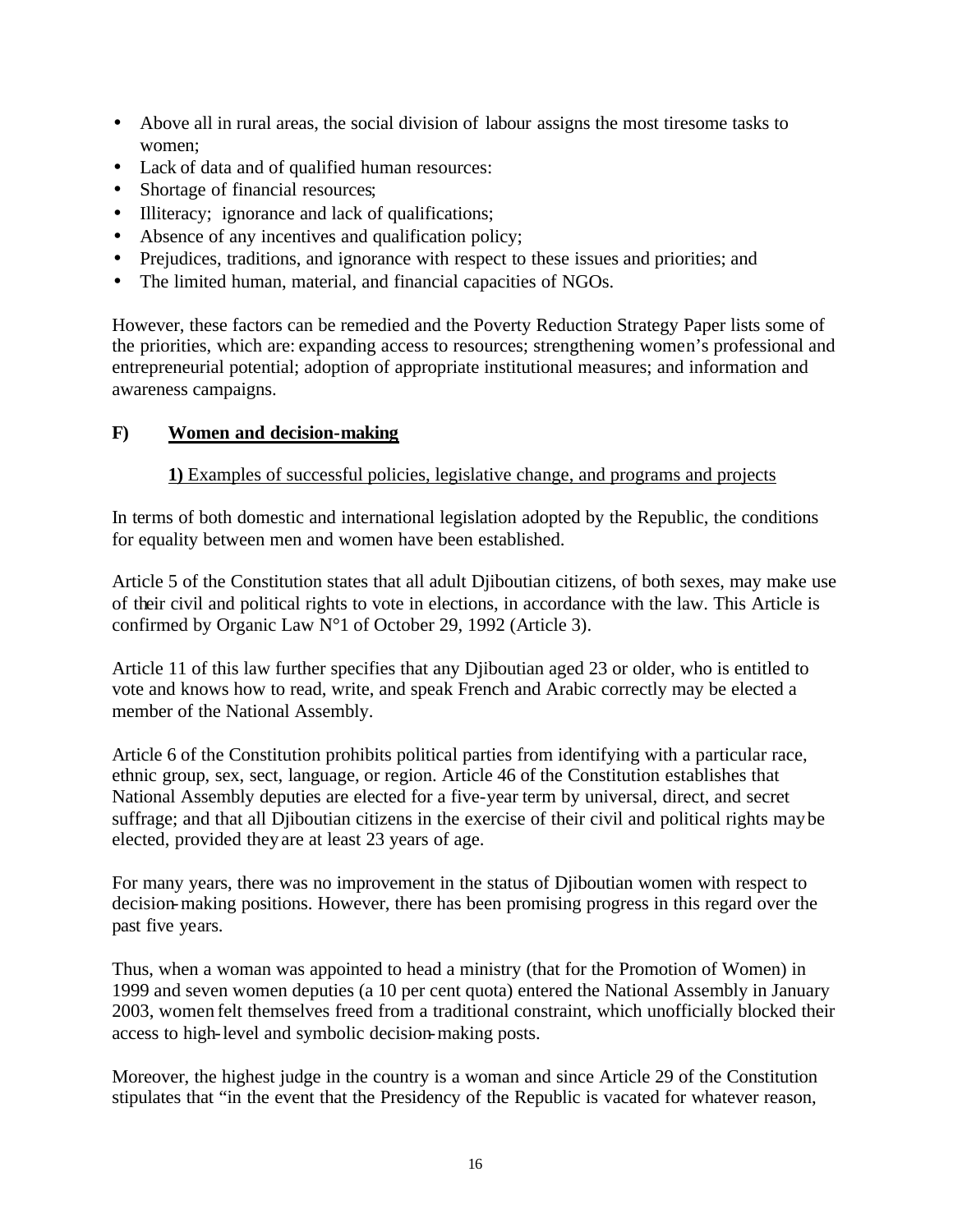the President shall be replaced on an interim basis by the President of the Supreme Court," women's value and abilities are explicitly recognized.

The body in which Djiboutian women have the highest representation is the *magistrature*: eight of the country's 24 judges (i.e. one third) are women. There are more women clerks of the court (52 per cent) than men (48 per cent), and the trend continues to favour women.

In addition, there are two women technical advisors (one in the Ministry of Youth and Sports and one in the Ministry of Foreign Affairs); three female directors in ministries (one in the Ministry of Foreign Affairs, another in the Ministry for the Promotion of Women, and the third in the Ministry of Transport); and two women directors of state-owned enterprises (the National Printing Press and the International Hydrocarbons Company of Djibouti -SIHD). As part of the decentralization policy, women have been appointed to the Regional Councils in the different districts (two in each Regional Council) and seven have been named assistant district chiefs.

Women's eligibility is also guaranteed in the law on decentralization and the status of regions of May 30, 2002. Article 1 states that "the region and the commune... shall be administered freely by councils elected by universal, direct suffrage…"

# **2) Obstacles encountered and gaps and challenges remaining**

Nevertheless, despite the fact that the legal framework and political will are strongly in favour of equal participation, women are still under-represented in positions of responsibility in ministries such as Justice, Finance, Foreign Affairs, and Defence.

Women are almost totally excluded from decision-making spheres in the public sector and make up only nine per cent of government officials in Category A. Moreover, women managers in the Administration are often appointed only as Department Heads or Assistant Directors.

Even today, there is not a single female diplomat. Nor are there any women Secretary- Generals in the ministries.

# **3) Lessons learned**

Given that the level of women's participation in political and decision-making spheres is largely a function of cultural factors, the strategy required to integrate them will have to be an act of will (as in the case of the National Assembly quota rule, which includes women's access to administrative functions) and accord priority to sensitization and training of all social players in order to expedite a change of mindsets.

The National Strategy for Women's Integration in Development has established three major objectives:

- Establishing an institutional framework to ensure equal and equitable participation of women and men in decision-making through generalized implementation of Gender and Development (GED) goals;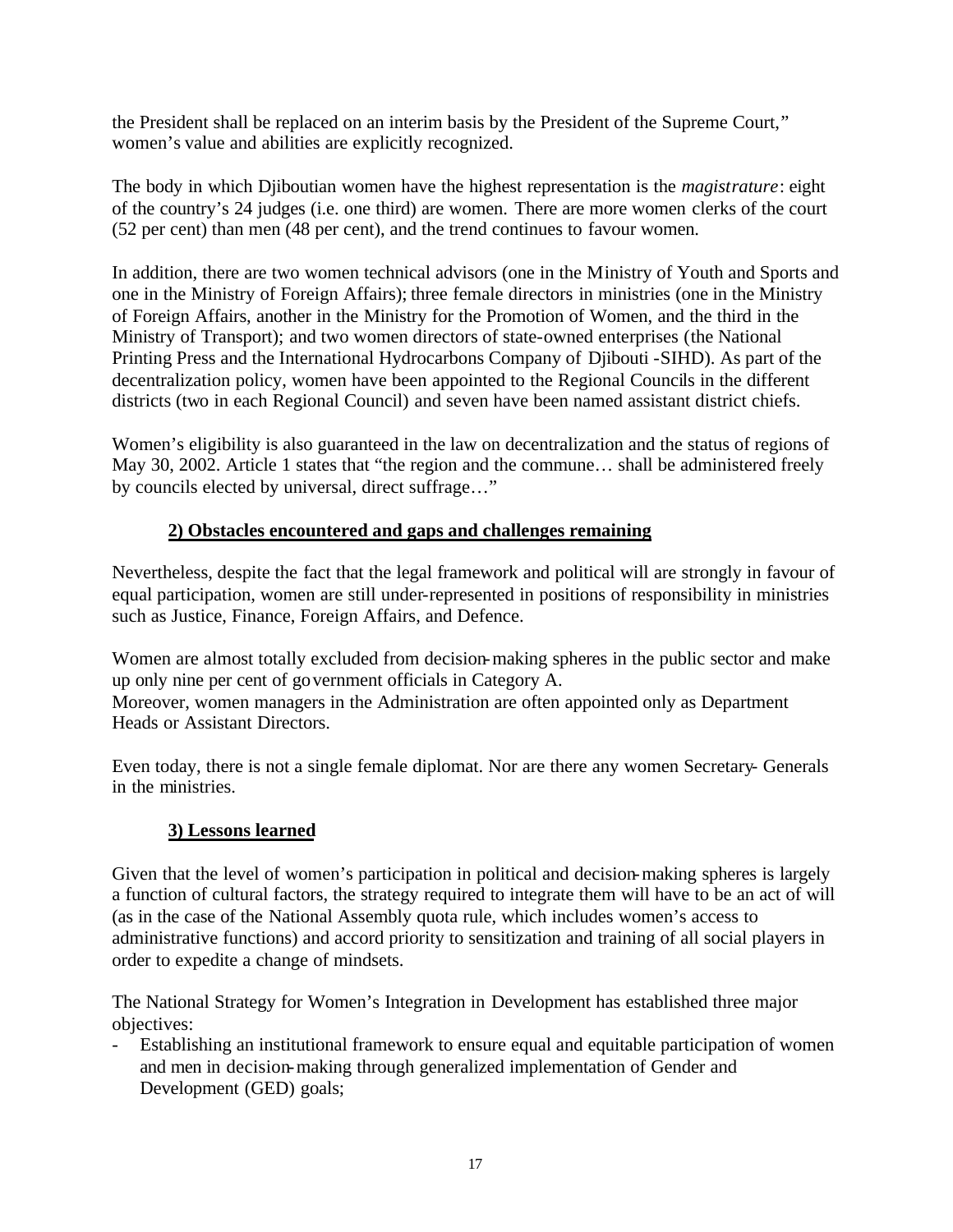- Taking appropriate steps to ensure that existing and future laws are consistent and enforced;
- Introducing a civic culture of equality and equity in society and putting an end to women's ignorance of laws and rights.

## **G) Human rights of women**

Djiboutian women have a whole arsenal of laws and institutions guaranteeing protection and effective enforcement of their rights. Apart from laws and regulations passed for each specific area (health, education, justice), the overall legal framework is highly supportive of women fulfilling their potential in society, in whatever walk of life they choose.

Thus, since it became independent, Djibouti has subscribed to the Universal Charter [sic -Declaration?] of Human Rights and the African Charter on Human and Peoples' Rights, which recognize rights and freedom for all, especially:

- a) Equality before the law;
- b) Equal protection of the law;
- c) The right to respect for the dignity inherent in each human being and to recognition as a person before the law.

Article 18.3 of the African Charter on Human and Peoples' Rights establishes that the State shall ensure the elimination of every kind of discrimination against women and also ensure the protection of the rights of the woman and the child as stipulated in international declarations and conventions.

The Djiboutian Constitution of September 15, 1992, laws, and regulations all guarantee women equal rights with men. Article 1 of the Constitution stipulates in paragraph 2 that the State guarantees for all equality before the law without distinction as to language, origin, race, sex, or religion. Article 10 of the Constitution adds that all human beings are equal before the law.

The institutional mechanisms women can resort to if their fundamental rights are violated are the Ombudsman (*Médiateur de la République*), the judiciary, the Constitutional Council…

# **H) Women and the media**

Considerable progress has been made in this area, thanks to the appointment of a woman to be editor in chief of TV and Radio and an increase in the number of women reporters. Moreover, the media play an important role in establishing a positive image of women as true agents of development in society.

# **I) Women and the environment**

# **1)** Examples of successful policies, legislative change, and programs and projects

The environment first became an important issue in the Republic of Djibouti in the 1990s following publication of the National Report on the Environment, prepared for the Rio Summit.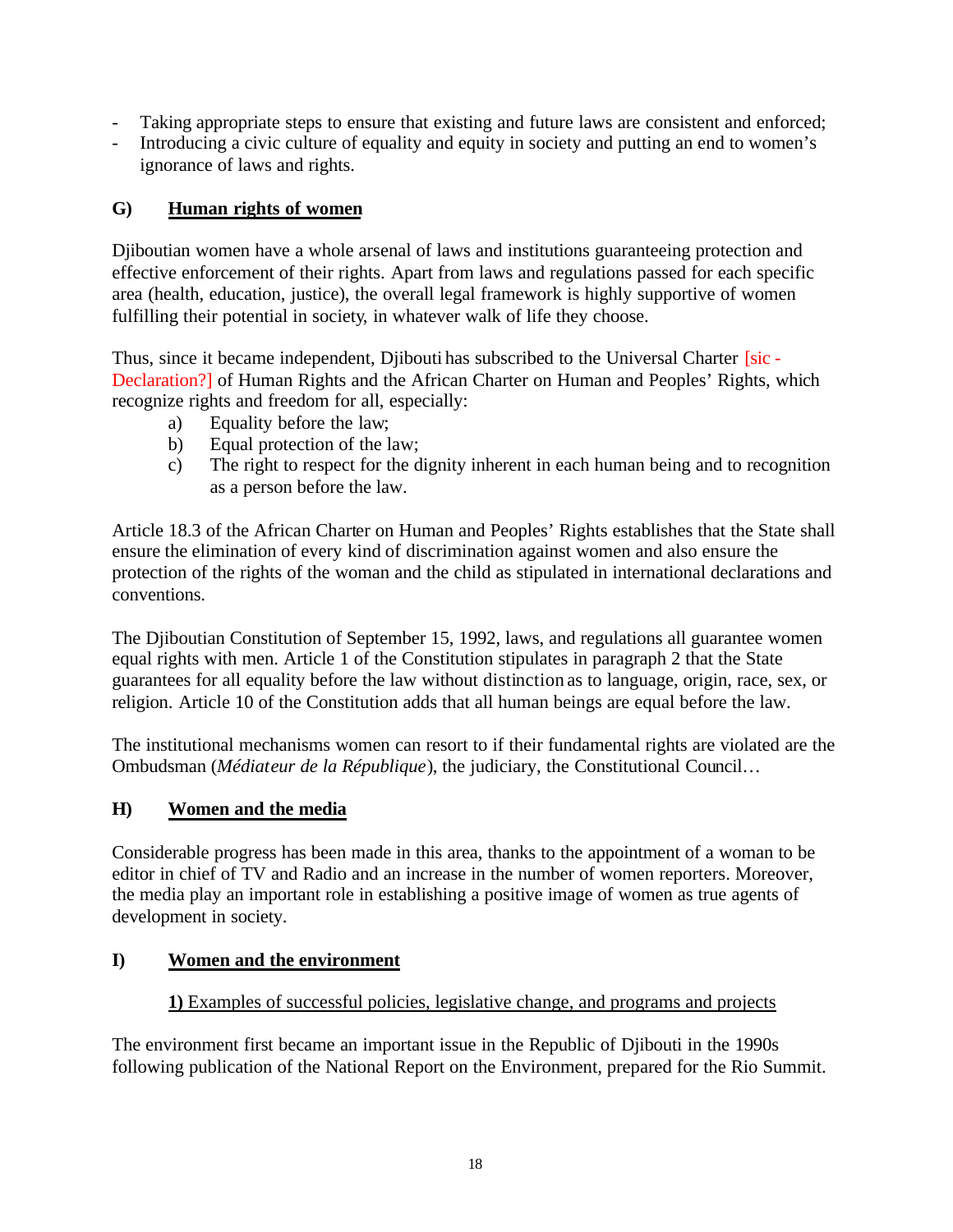Since then, protection of the environment is considered a national priority. A Ministry of the Environment was established in 1993 and numerous environmental planning papers have been produced:

- A National Environmental Action Plan (PANE);
- A Strategy and Platform for Action to Conserve Biological Diversity;
- A National Programme to Combat Desertification
- Initial National Report on Climate Change

## **2) Obstacles encountered and gaps and challenges remaining**

Even though women are the principal victims of environmental degradation in both rural and urban areas, and despite their key role in managing environmental resources, there is too little gender perspective in environmental policies and strategies.

The main stumbling blocks are:

- Water and firewood chores that have a disastrous impact on women's economy, education, and health; and
- The lack of an autonomous sanitation authority with sufficient financial resources to maintain sanitation facilities; and the development of housing quarters on sites ill-suited for drainage systems (health hazard).

## **3) Lessons learned**

Poverty reduction is a key factor in environmental protection. It is poor women who bear the brunt of deteriorating environmental conditions, especially the depletion of natural resources and the decline of ecosystems and of the services they provide. It is essential to pay special attention to the needs of women, whose very survival depends on natural resources and the uses they make of them, by:

- Taking the female dimension into account in environmental conservation policies and strategies;
- Devising a water access policy for rural areas and poor urban districts in order to alleviate women's water chores;
- Implementing a renewable energy policy in order to put an end to women's firewood gathering chores;
- Conducting an awareness campaign focusing on the part women play in household waste disposal; and
- Reducing poverty in such a way as to enable women to use natural resources in a sustainable manner

#### **J) The girl child**

#### **1)** Examples of successful policies, legislative change, and programs and projects

Positive steps taken on behalf of girls include:

• Ratification by the Republic of Djibouti on the Convention on the Rights of the Child;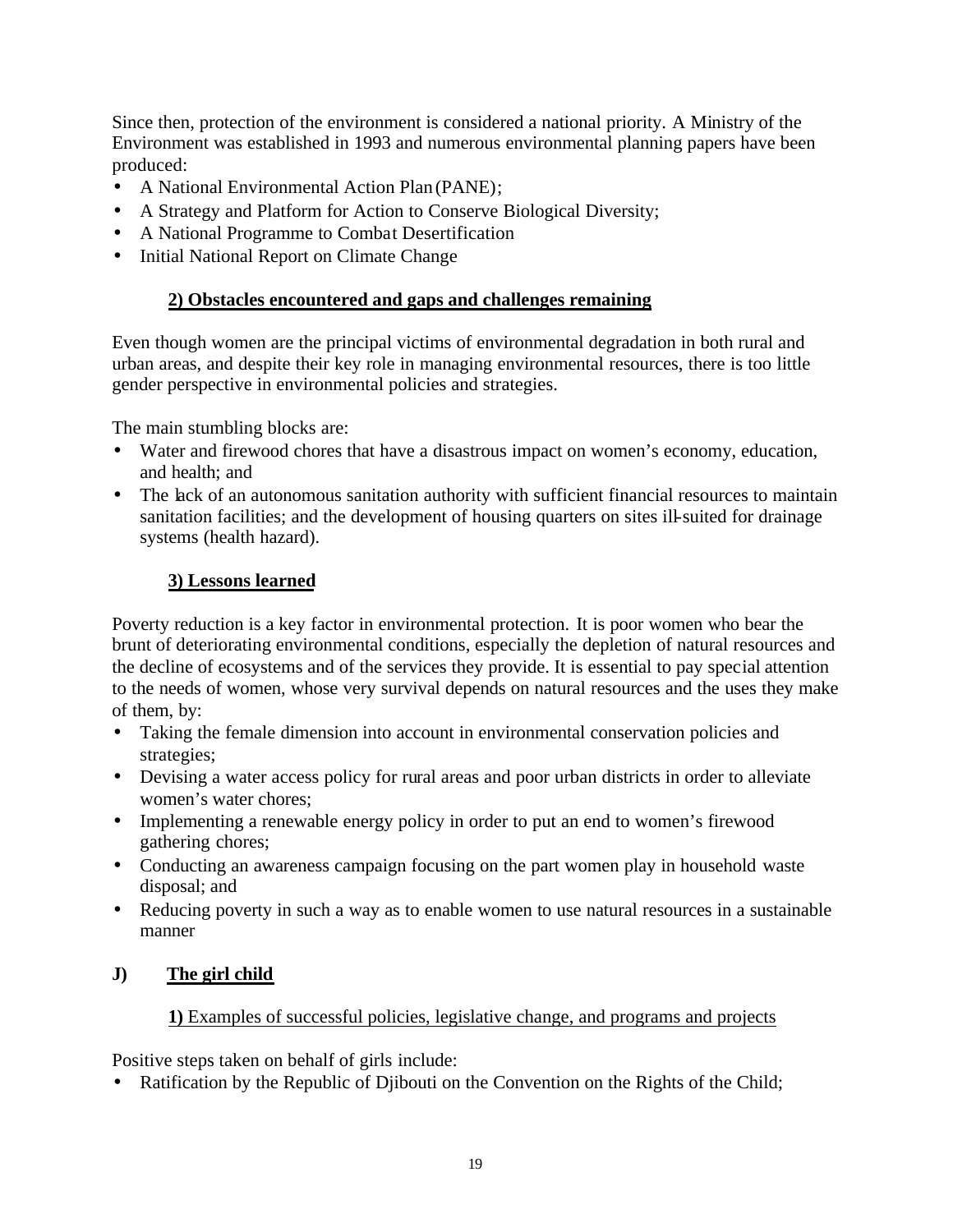- The importance attached to school enrolment and retention of girls at school in the Education Master Plan;
- The protection afforded young girls by Article 333 of the Penal Code, with respect to female genital mutilation.
- The preparation (currently under way) of a strategy for the All-round Development of Young Children of Djibouti (*Développement Intégral du Petit Enfant Djiboutien* - DIIPED), which aims to develop the intellectual, emotional, social, and physical potential of young children, that is to say, girls and boys up to six years of age, along with their parents and the local community.

# **2) Obstacles encountered and gaps and challenges remaining**

In the area of education and training, there are some specific programmes for girls. UNICEF also supports a project run by the National Education Research, Information, and Production Centre (CRIPEN), entitled "Toward a New Approach to the Education of Girls in Djibouti," which focuses on girls who have dropped out of the educational system or were never enrolled. The programme aims to reduce the high illiteracy rate, fight discrimination against girls with respect to education, mitigate the detrimental effects of ignorance, and contribute to women's emancipation.

The obstacles encountered are:

- Customs and traditions that extol the reproductive role and train girls to perform household chores;
- The difficulty of eradicating female genital mutilation despite all the awareness campaigns and pleas against these harmful traditional practices;
- The remoteness of schools in rural areas;
- Family pressures imposing restrictions and hindering children's right to a basic education (by giving them, especially girls, jobs to do at home, early marriage, etc.)
- Ignorance; and
- Poverty.

# **3) Lessons learned**

The differences in the level of education provided to boys and girls are undoubtedly the principal cause of Djiboutian women's lack of integration in their country's development, given the fact that education is known to be the most effective tool with which to ward off disease and to enable women to control their own economic future.

Specific efforts are therefore needed in this area in order to improve the quantitative and qualitative aspects of education, by increasing enrolment and re-examining curricula.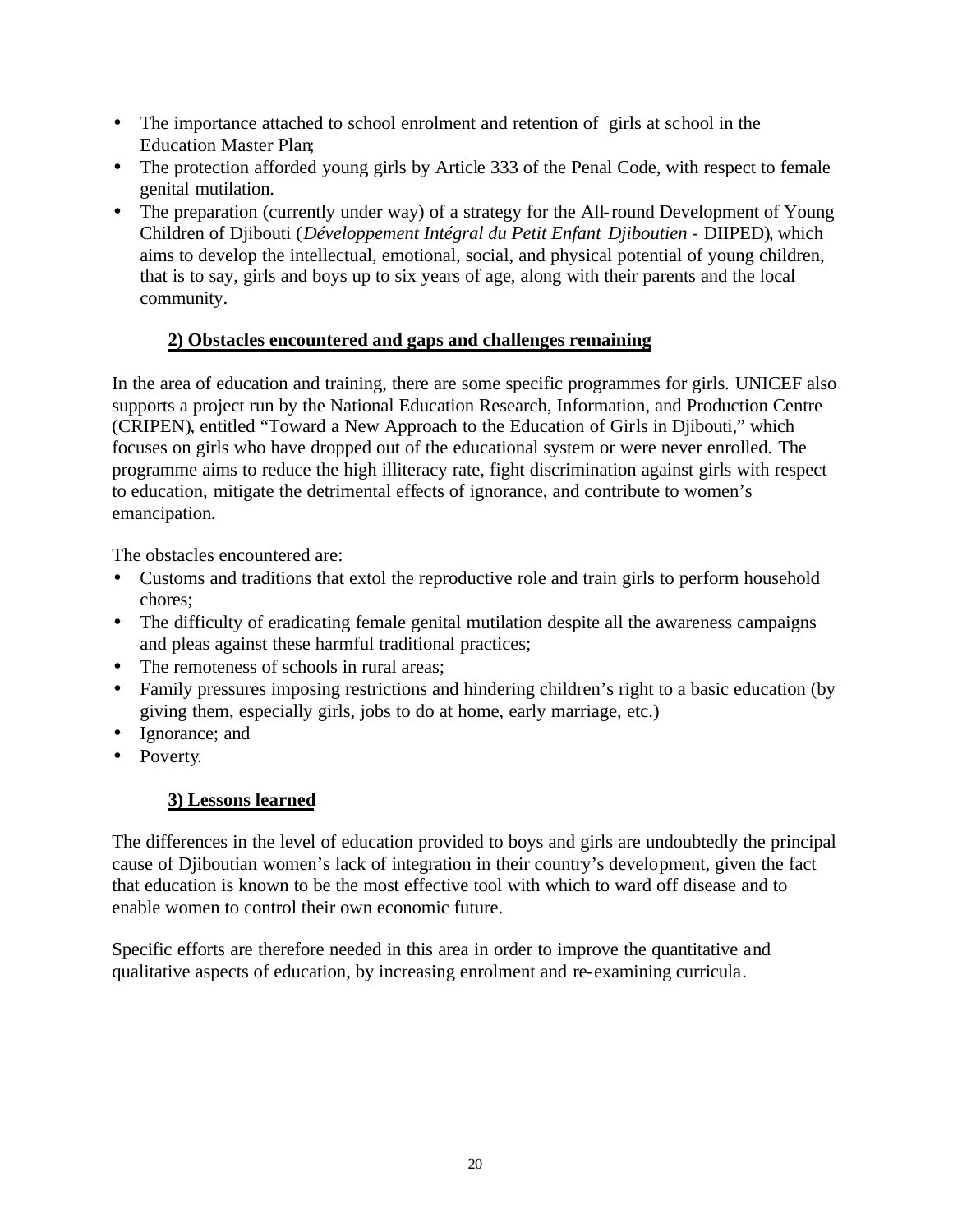## **PART THREE: INSTITUTIONAL DEVELOPMENT**

#### **1) Implementation of mechanisms for the empowerment of women**

The first institutional mechanism for integrating women in deve lopment was the Directorate for the Promotion of Women and the Family established in July 1998, reporting directly to the Office of the President.

Less than a year later, it was upgraded to a Ministry for the Promotion of Women, Family Well-Being, and Social Affairs, attached to the Office of the Prime Minister. Its job is to:

- 1. Help the government draft policy on women's empowerment and the strategy for implementing it;
- 2. Put forward draft laws and regulations on women's and family rights;
- 3. Promote measures designed to enforce respect for women's rights in society and to guarantee equality in political, economic, social, and cultural spheres.
- 4. Create a database on Djiboutian women's progress, centralizing all the documentation and data gathered by all departments on the status of women in Djibouti;
- 5. Prepare and propose projects and programmes designed to enhance the integration of women and promote the family in the development process and decide on the best ways to bring it about in cooperation with the ministries and agencies concerned.

The Ministry for the Promotion of Women comprises:

- The Cabinet, including a technical advisor;
- A Directorate made up of:
- An economic affairs department, which is also in charge of relations with NGOs; /women's organizations (one executive);
- A social affairs department (three executives); and
- A human resources and accounting department (one executive).

The Ministry was assigned the following specific mandates: coordination and monitoring of actions taken to implement the national policy of integrating women in development and promotion of family well-being. Consequently, it is responsible for:

- Arguing in favour of women's interests in all areas;
- Applying national policy for integrating women in development;
- Backing measures in support of women's rights; and
- Seeing that women are integrated into spheres in which they are under-represented (decisionmaking), and supervising equal rights for women in education, training, employment, etc.

#### **2) Drafting the National Policy for Women's Integration in Development**

The National Policy for Women's Integration in Development is based on a law promulgated by presidential decree. It covers four areas that are considered priorities in SNIFD: education, health, the economy, and decision-making. Its chief objective is to narrow the gaps between men and women by executing programmes and projects mainly directed at women. Indicators have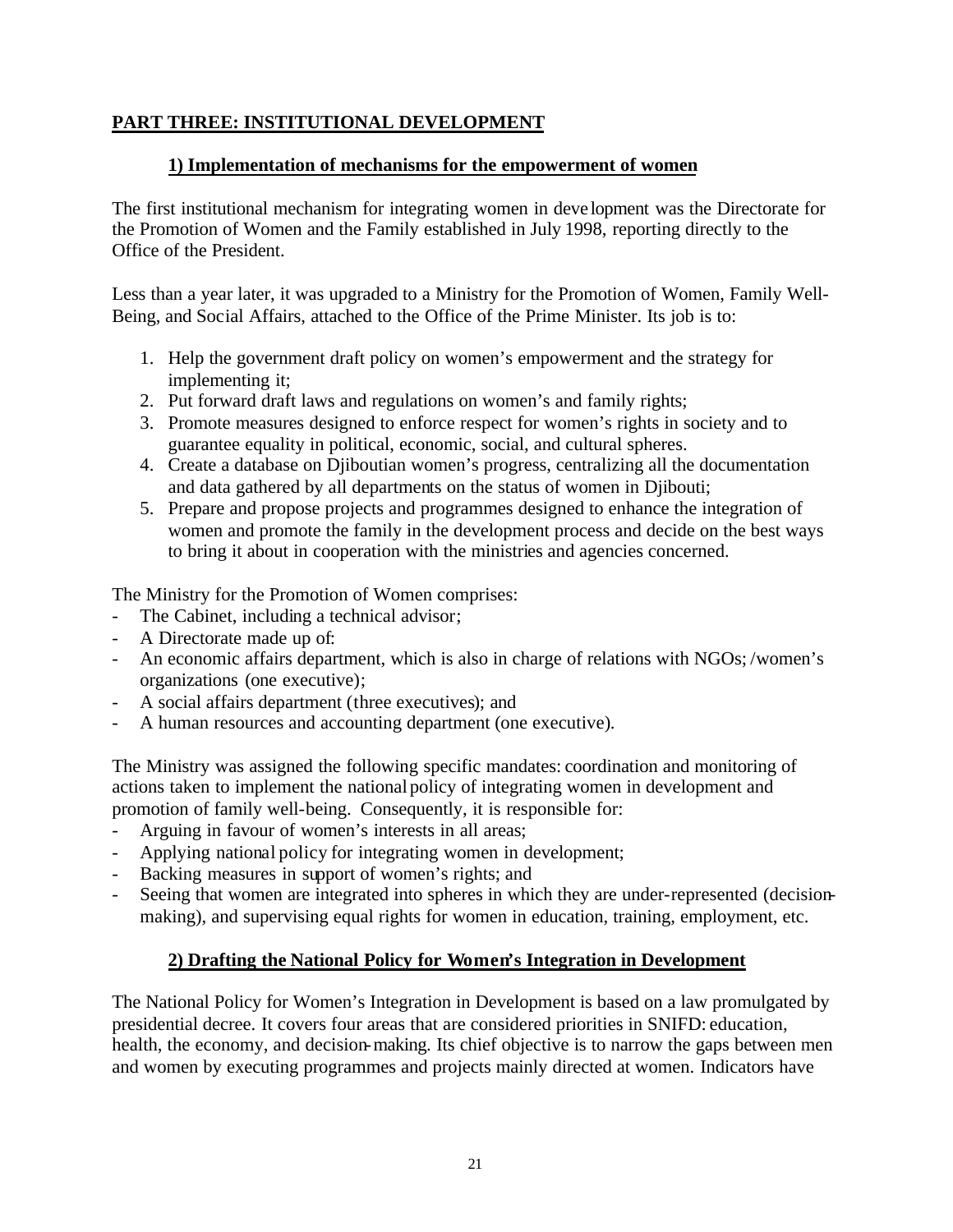been drawn up for each area. SNIFID envisions gathering data broken down by sex and monitoring and evaluation mechanisms.

The four priority areas for SNIFD are: decision-making, health, education, and the economy.

Each area has its own objectives, namely:

- In the decision-making area, the idea is to:
- Establish an institutional framework to ensure equal and equitable participation by women and men in decision-making processes through widespread application of GED objectives;
- Take appropriate steps to ensure that existing and future laws are consistent and enforced;
- Introduce a civic culture of equality and equity in society and put an end to women's ignorance of laws and rights.
- In health, the idea is to:
- Work to achieve an integrated approach to community health by protecting the environment, strengthening the role of women and youth, disseminating a health education program, and expanding access to higher quality health care;
- Help improve the reproductive health of women at different stages of their life cycle and reduce maternal-child illness and mortality rates;
- Institutionalize the struggle against practices that are harmful for women's health and that of the community, including the various forms of violence, such as female genital mutilation;
- Work to achieve social and political involvement by the government and its national and international partners in drawing up strategies for preventing and combating AIDS.
- In education, the idea is to:
- Help reach the national goal of 65 per cent gross enrolment by identifying obstacles, providing incentives, and adopting sensitization measures;
- Help to establish and implement a national policy for reducing illiteracy, through measures aimed at boosting participation by women and girls in literacy and informal education programmes;
- Combat the various forms of discrimination against girls and women in education and promote a culture of equality in both the formal and informal education sector and in society;
- Incorporating girls graduating from secondary school into socio-economic development by providing access to skills training courses tailored to market needs.
- In the economic sphere, the idea is to:
- Help reduce female poverty by implementing specific mechanisms and measures;
- Facilitate equitable access to employment for women and promote professional training and employability.

# **3) Degree of capacity to promote awareness of gender-specific issues and the principal challenges in this field.**

In implementing the SNIFD and in the monitoring and evaluation activities arising out of the Dakar and Beijing Platforms for Action, the Ministry for the Promotion of Women ha s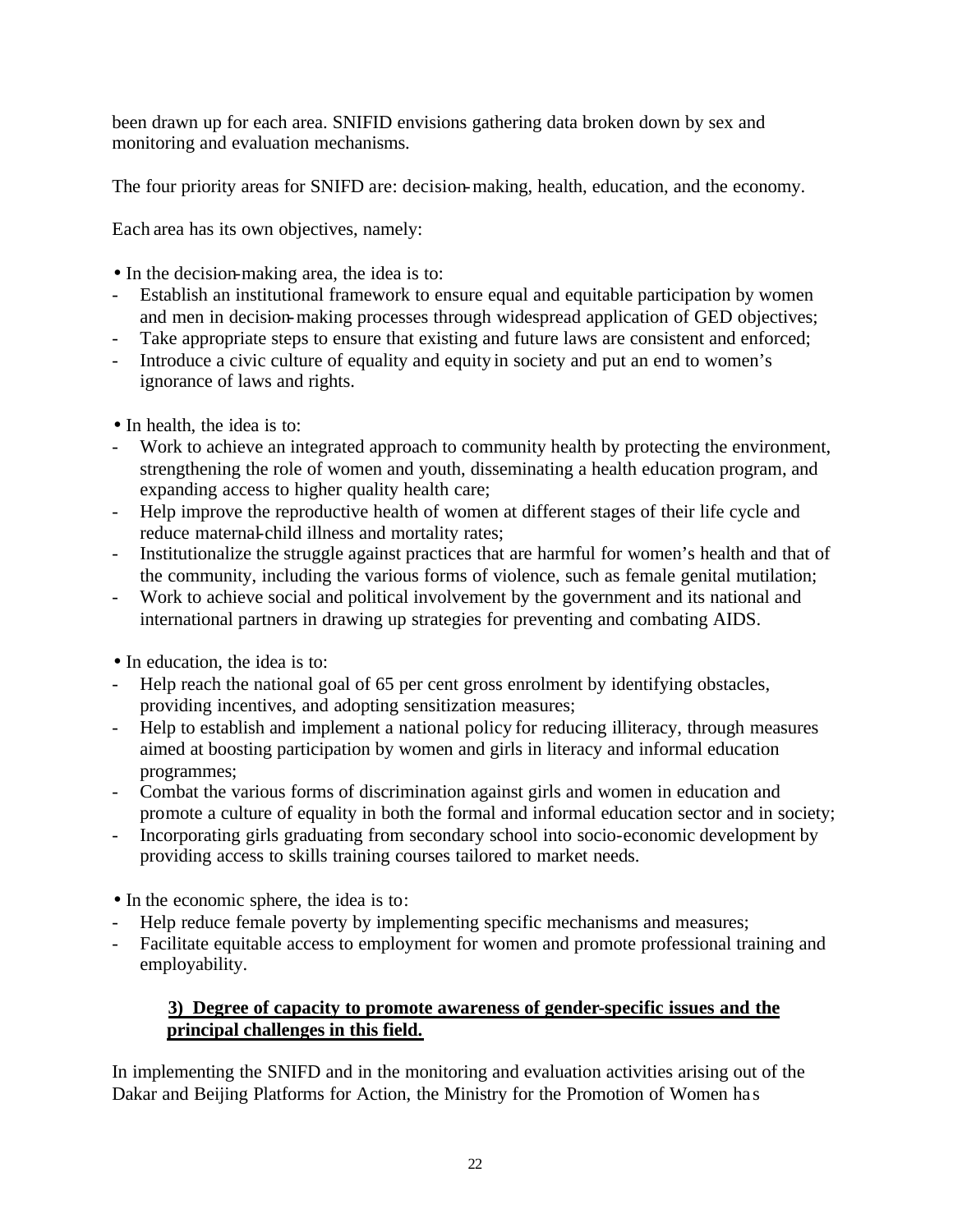introduced a "gender" focal points strategy in the various ministries, its purpose being to promote gender mainstreaming in government institutions and organizations,

The notion of gender, which is relatively new in Djibouti, is becoming increasingly incorporated into fields such as agriculture, housing, the environment, and so on. Its incorporation into education and health sector polices and strategies took place somewhat earlier.

Gender mainstreaming at the ministry level is currently being assimilated, above all with the support of development partners. The UNDP and UNFPA pioneered these initiatives, especially by supporting the Ministry's work on drafting the SNIFD between 1999 and 2003. An ADB project entitled "Support for the Advancement of Women" (*Appui à la promotion des femmes*), scheduled to come on stream in 2004, contains an institutional and technical capacity-building component consisting mainly of gender training for ministry officials and focal points in the various ministries and institutions. The idea is to contribute to the institutionalization of gender mainstreaming in sector policies and strategies. The project also provides for a series of studies on the status of women, for which specific topics have not yet been chosen.

Likewise, the government's Strategic Framework for Poverty Reduction and the ADB's – both of which are nearing completion – have been guided at all times by a concern to take the gender dimension into account for poverty reduction.

Since its inception, the Ministry for the Promotion of Women has regarded itself primarily as a coordinator. However, its human resource and budgetary constraints have proved to be a handicap and severely impair the effectiveness of its actions. As a result, there is still very little awareness of gender at the national level and in the various sectors. A major effort is therefore required within the Ministry, above all to establish a specific department responsible for institutionalizing gender.

Much still needs to be accomplished with respect to coordination mechanisms, rendering of accounts, and capacity building.

While the line ministries responsible for implementing the SNIFD are supposed to execute the activities contemplated in the national action plan, coordination of all those activities has been assigned to the Ministry for the Promotion of Women. To that end, a mechanism was established, consisting of a National Steering Committee for the SNIFD and an inter-sectoral Technical Committee to monitor and evaluate the SNIFD.

Established by Decree  $N^{\circ}$  2002-0220 / PRE in 2002, it is managed by the Ministry for the Promotion of Women and the Ministry of Health.

The National Steering Committee (CNP) comprises high-level representatives (Secretaries-General) of the different ministries.

The Inter-Sectoral Technical Committee consisting of focal points assists the CNP. The mechanisms have been set up but have not yet had gender training courses and are not operational.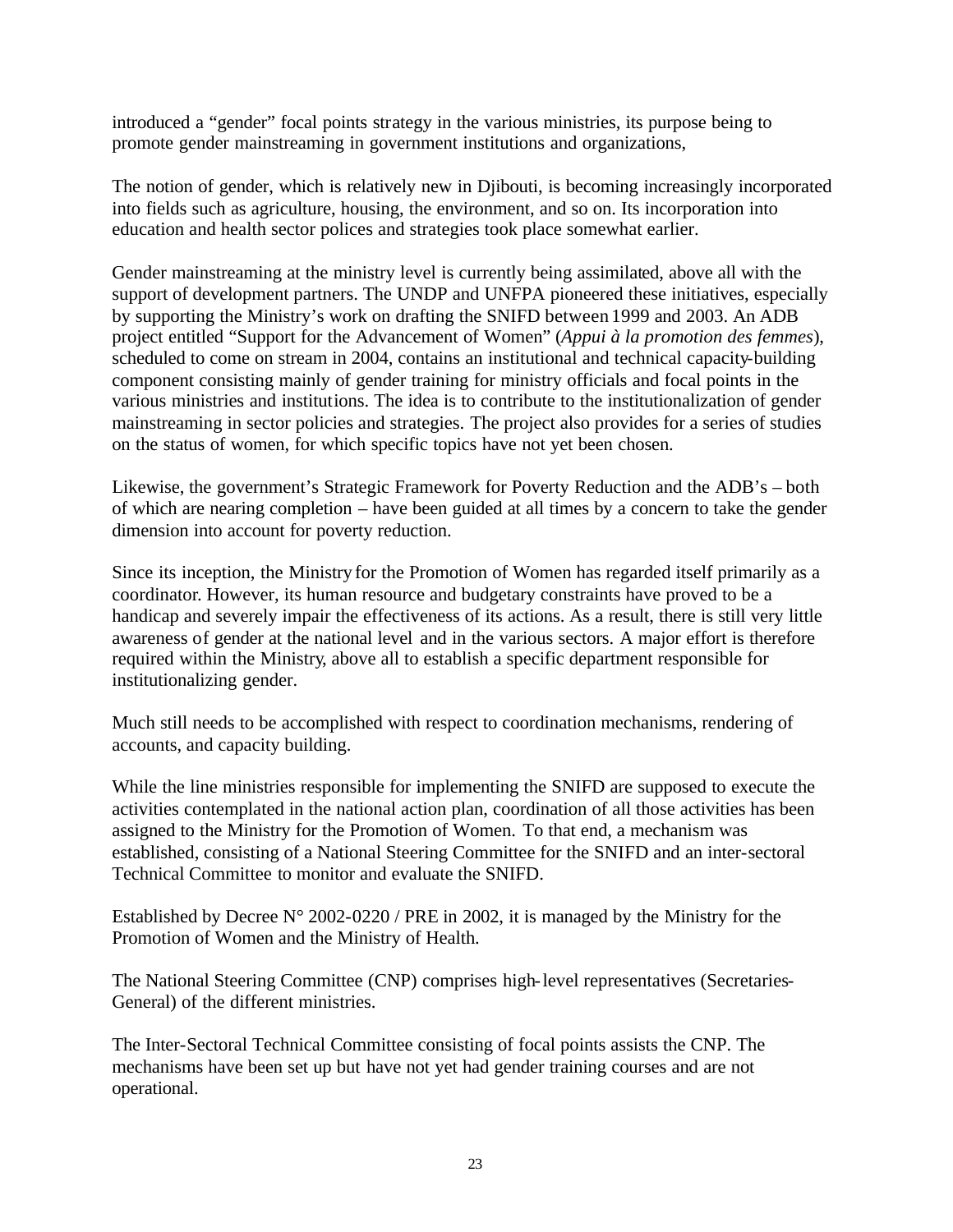The Action Plan to implement the SNIFD was reviewed by a Round Table of development partners in October 2003, which constituted an achievement for Djibouti. These bodies do therefore need to be trained and start operating.

A capacity-building mechanism responsible for drawing up a capacity-building programme has been included in the draft organizational chart contemplated for implementing the SNIFD Action Plan. That organizational chart has not yet been adopted.

Achievements with regard to gender are the result of projects supported by development partners (a training plan is currently being explored with ECA, for instance, for 2005).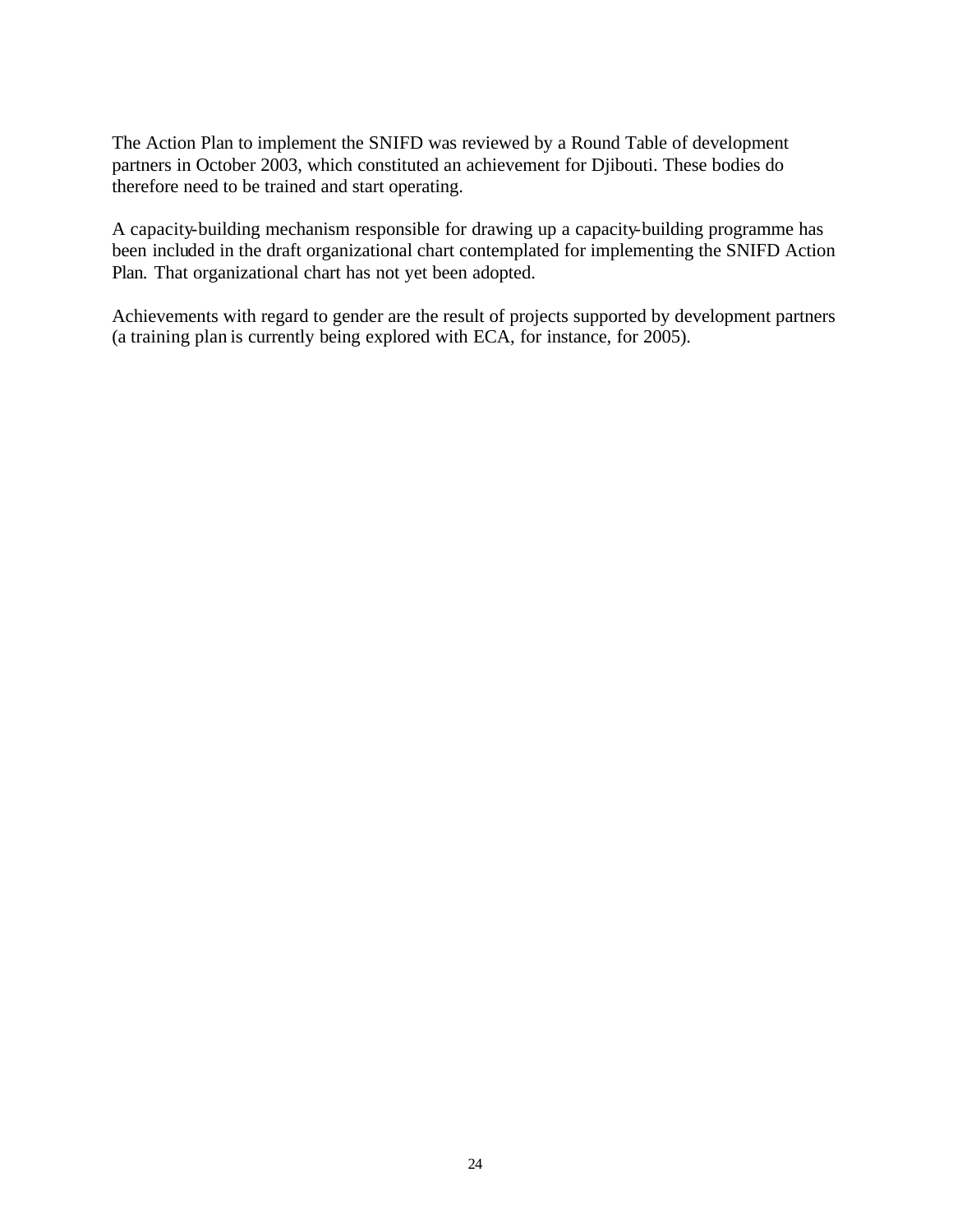## **PART FOUR – MAIN CHALLENGES AND ACTIONS TO ADDRESS THEM**

The law passed on July 7, 2002, setting out national policy on women's integration in development, established implementation of tha t strategy as a national objective to be accomplished by a fully participatory approach.

Indeed, Article 4 of this law specified that "Implementation of the National Strategy for Women's Integration in Development and of the National Action Plan shall be carried out by the line ministries and associations of national NGOs within the framework of a partnership with the ministry responsible.

Article 5 likewise specified that "All the line ministries involved in the four priority areas, state and parastatal agencies, as well as private sector entities shall be required to abide in all their actions by the National Strategy for Women's Integration in Development and the National Action Plan for Women's Integration in National Development, and to cooperate with and contribute to this national undertaking."

The marching orders for full and complete integration of Djiboutian women in development have therefore been issued. Now the mechanisms for implementing this policy need to come into play.

To that end, strategic goals and priority actions have been established in the four priority areas selected by the strategy, namely:

#### • **In the area of decision-making**:

- o The priority actions identified are:
	- The appointment and installation of a committee to monitor implementation of the Convention on the Elimination of All Forms of Discrimination against Women (CEDAW), which was ratified by the Republic of Djibouti;
	- Affirmative actions and measures in favour of women to facilitate their access to decision-making positions, high-level functions and responsibilities in the political, executive, and legislative spheres, in civil society and in the private sector, through publication of an incentives and/or implementing decree;
	- Strengthening of the registry office and system for individual and family registration (civil status and family record book) in order to guarantee the rights of women and children, and pleas to religious leaders, members of parliament, decision-makers, and civil and political society in order to elicit support for development objectives and the principles of democracy and human rights;
	- Informing and sensitizing society and the different players in it, including youth, the media, and community groups regarding the benefits for the whole of society of democracy and the participation of women in development.
	- Strengthening the capacities of local and national NGOs and district committees with respect to arguments regarding Islamic principles, Djibouti's legal system, and the international conventions ratified by the state;
	- Extolling the place and roles of women by using the cycle of life in society approach, and especially audio-visual material; and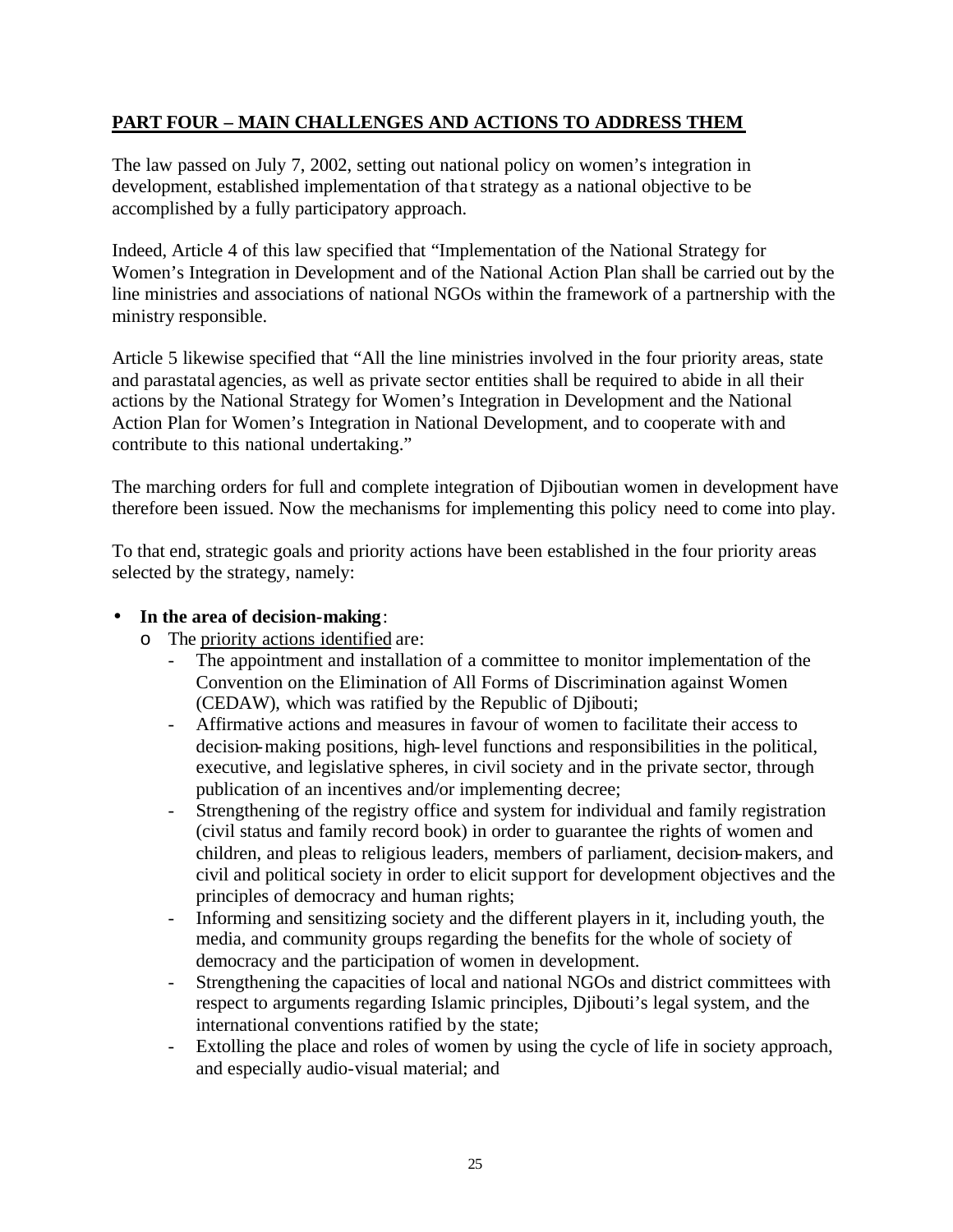- Informing women and their family members about their rights under Djiboutian law, in accordance with the principle s of Islam and the international conventions ratified by the country.
- o The outcomes expected by 2007 are:
	- Women are found in Parliament; in national, regional, and international bodies; and in political parties and trade unions. An incentives and/or implementing decree will have been issued. The quota system will be in place;
	- Gender focal points have been formed and trained, and are operational, at least in the ministries involved in the priority areas and in government institutions. The Gender and Development approach has been adopted;
	- Sensitization programmes are under way;
	- A national competition to promote democracy and egalitarian valued has been held for two consecutive years.
	- Training programmes are in effect for 10 local and national NGOs and district committees;
	- Televised broadcasts, twice a month, extolling the place and role of women in society; and
	- 1 or 2 association(s) per district make sure that women are informed and aware of the law affecting women and the family. The numerous women joining these associations are familiar with and begin to claim their rights in accordance with national laws and the international conventions ratified by the Republic of Djibouti.

#### • **In the area of health**:

- o The priority actions identified are:
	- Development of a participatory approach within communities, to administer health infrastructure (health centres, community pharmacies) and social infrastructure (markets, youth centres, fire hydrants, etc…);
	- Helping to establish a transportation system that takes into account the distribution of clinics and schools in the area, so as to ensure access to health and other services for the least privileged segments of the population and women;
	- Preparation of sets of lectures (*programmes intégrés de plaidoyer*) for sensitizing and involving the political authorities, civil society, and community leaders and members regarding the importance of gender and sexual and reproductive health programmes for family stability and development;
	- Encouragement of a responsible attitude in children (whether they attend school or not), whereby they see themselves as citizens of the future with respect to disease prevention and reproductive health issues, STDs/AIDS, gender, violence and harmful practices against women, tobacco addiction and consumption of khat, through sensitization, argument, and training.:
	- The strengthening of legal mechanisms designed to protect women from violence and adoption of measures to ensure that the authorities enforce existing laws;
	- Pleas to key players in society, including religious leaders, members of parliament, decision-makers in civil and political society, youth, the media, NGOs, and community groups to lend their support to efforts to combat acts of violence against women and harmful practices, including the various forms of pressure and harassment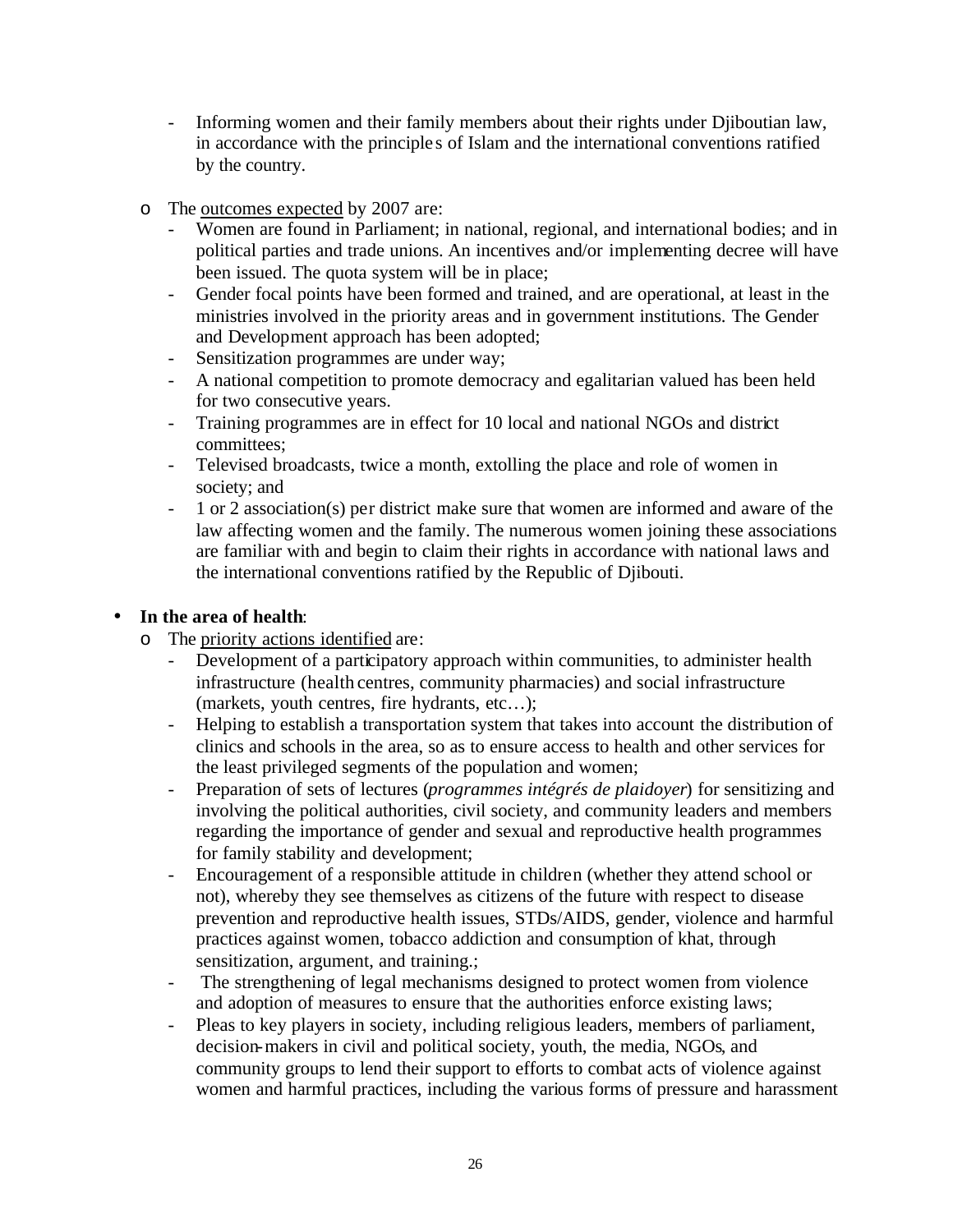in different contexts (school, the workplace, etc.) and to protect children and girls, in particular;

- Involvement of the different ministerial departments responsible for carrying out the National Program to Combat AIDS (the ministries of Health, Education, Youth, Promotion of Women, Justice…) by establishing sub-programmes;
- Consolidation of the solidarity among national and international development partners in implementing and financing anti-AIDS programmes, by actions to raise awareness in institutions and in society;
- Sensitization of the most vulnerable groups, especially youth and women, to the risks posed by STDs/AIDS, by working through the institutions and associations involved; and
- Strengthening both the capacities and resources of NGOS to look after and support those who are victims of infection or illness and, at the same time, of rejection by society, especially women and children; and setting up a solidarity fund to assist those who are hospitalized or dying.
- o The outcomes expected by 2007 are:
	- At least 20 NGOs will be taking part in the MPF-NGO partnership program and executing community health projects (water, sanitation, nutrition, breast-feeding, malaria …..);
	- The percentage of anaemic pregnant women will have fallen from 70 to 40.
	- An increase of 50 per cent in the population with access to potable water within 100 meters in urban areas and an increase of 40 per cent in rural areas;
	- A transportation system taking into account the distribution of schools and clinics in the area is implemented for Djibouti;
	- The new guidelines on reproductive health, in their entirety, including gender, reproductive rights, violence against women (such as female genital mutilation), life cycle, rights of women clients (respect, confidentiality, professional secrecy…), and the importance of prevention (prenuptial certificate) form an integral part of initial and ongoing training courses for health sector personnel;
	- All obstetrical emergences are either dealt with at once or referred on time to an appropriate facility;
	- The laws protecting women from violence are effectively enforced by the authorities;
	- Politicians, religious leaders, youth, and the media join forces to combat violence against women;
	- At least one reception, monitoring, and legal assistance centre will be operating in Djibouti City and each district for female victims of violence, managed by a Coordination Committee of NGOs and local associations;
	- The government will have adopted a national program to fight AIDS;
	- At least 30 NGOs will be taking part in the MPF-NGO partnership program and conducting information and awareness campaigns, as well as projects to combat the spread of STDs and HIV/AIDS in the community;
	- Sectoral subprograms for the prevention of STDs/HIV will be under way, together with anti-AIDS programs run by the ministries concerned.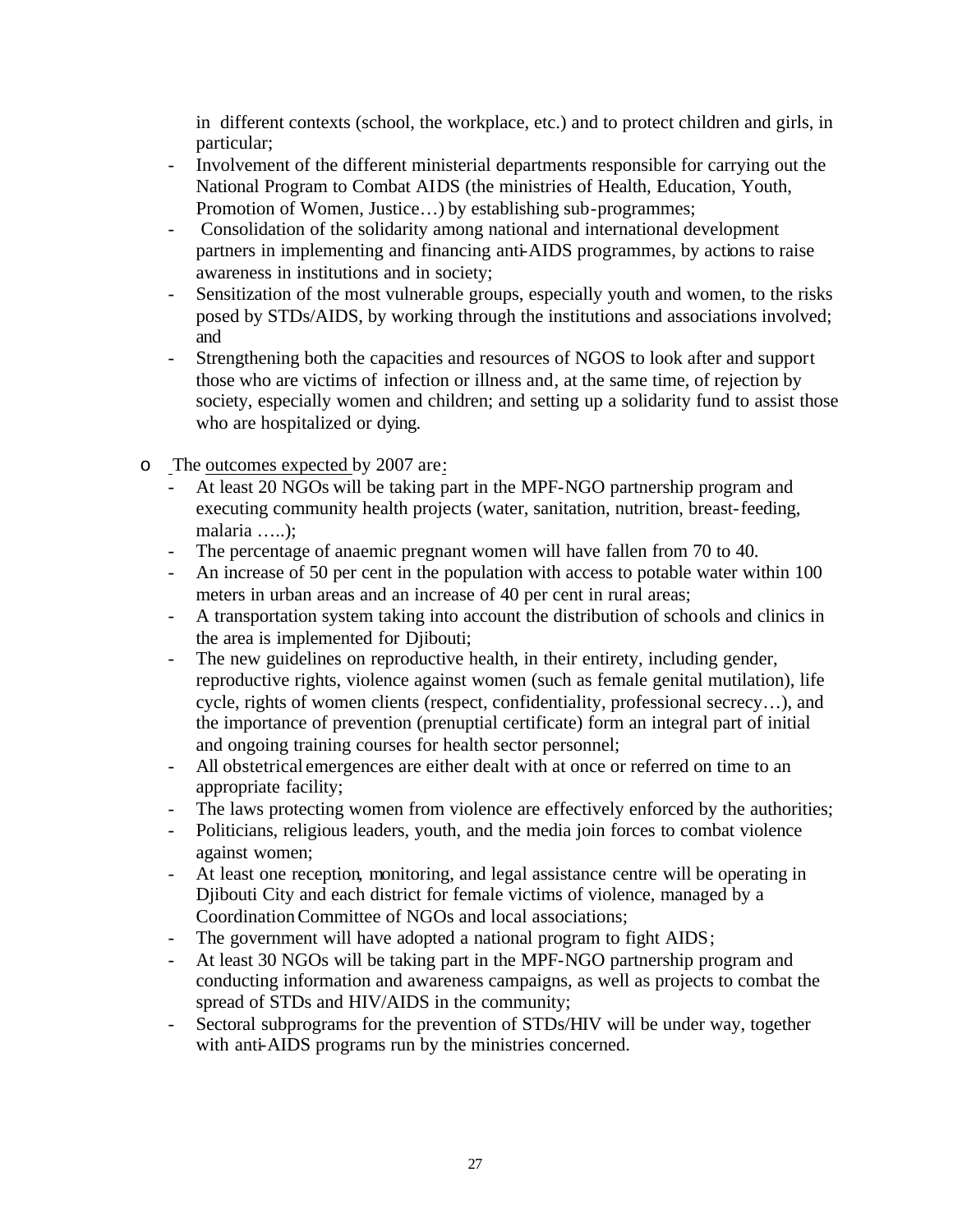#### • **In the area of education**:

- o The priority actions identified are:
	- Lecture programs at the national, regional, and community level aimed at removing real obstacles and/or combating prejudices against the enrolment of girls at school;
	- Implementation, with the help of national and international partners, of incentives and programs supporting the enrolment and retention of girls in the school system, by easing the economic and socio-cultural impediments;
	- Ensuring that women are represented on the new bodies envisioned in the Master Guidelines (*Schéma Directeur*): the inter-ministerial coordination committee, the technical team, and the management, coordination, monitoring, and evaluation team, to see that curricula are imbued with the gender perspective and its objectives, a culture of respect for the rights of persons, reproductive health and family planning, and environmental protection;
	- Awareness campaigns for parents, teachers, and the media on forms of discrimination, together with technical and political support for incorporating gender in the Ministry of National Education's *Master Plan and Action Plan (2001/2005)*, for incorporating the values and principles of equality and equity and the obligatory nature of education according to Islamic teaching, and for incorporating the gender perspective and its democratic objectives and education on population issues in school textbooks;
	- A study of the employability and needs of girls graduating from secondary school;
	- Encouragement of internships in the private and public sectors; and
	- Support for initiatives by associations and the private sector to offer short training courses, especially on information technologies.
- o The outcomes expected by 2007 are:
	- A lecture program will have been worked out and be under way at the national, regional, and community level;
	- A multilingual community awareness programme will be under way in rural areas and in the districts;
	- Incentives programmes will be running and their impact evaluated;
	- Reinsertion/insertion actions will be under way and supported by local authorities and NGOs;
	- A guide on teaching women to read and write is regularly used by the Ministry and by NGOs;
	- Literacy programmes are based on community participation;
	- Training based on market demand is incorporated into girl's informal education courses;
	- Negative images and depictions of the role of women have been removed from school books;
	- Children regularly take part in school debates;
	- A study of economic and job opportunities for secondary school graduates will have been completed and action plans developed and being put into practice in five districts; and
	- At least one information technology and computer science training centre will be operating in each district.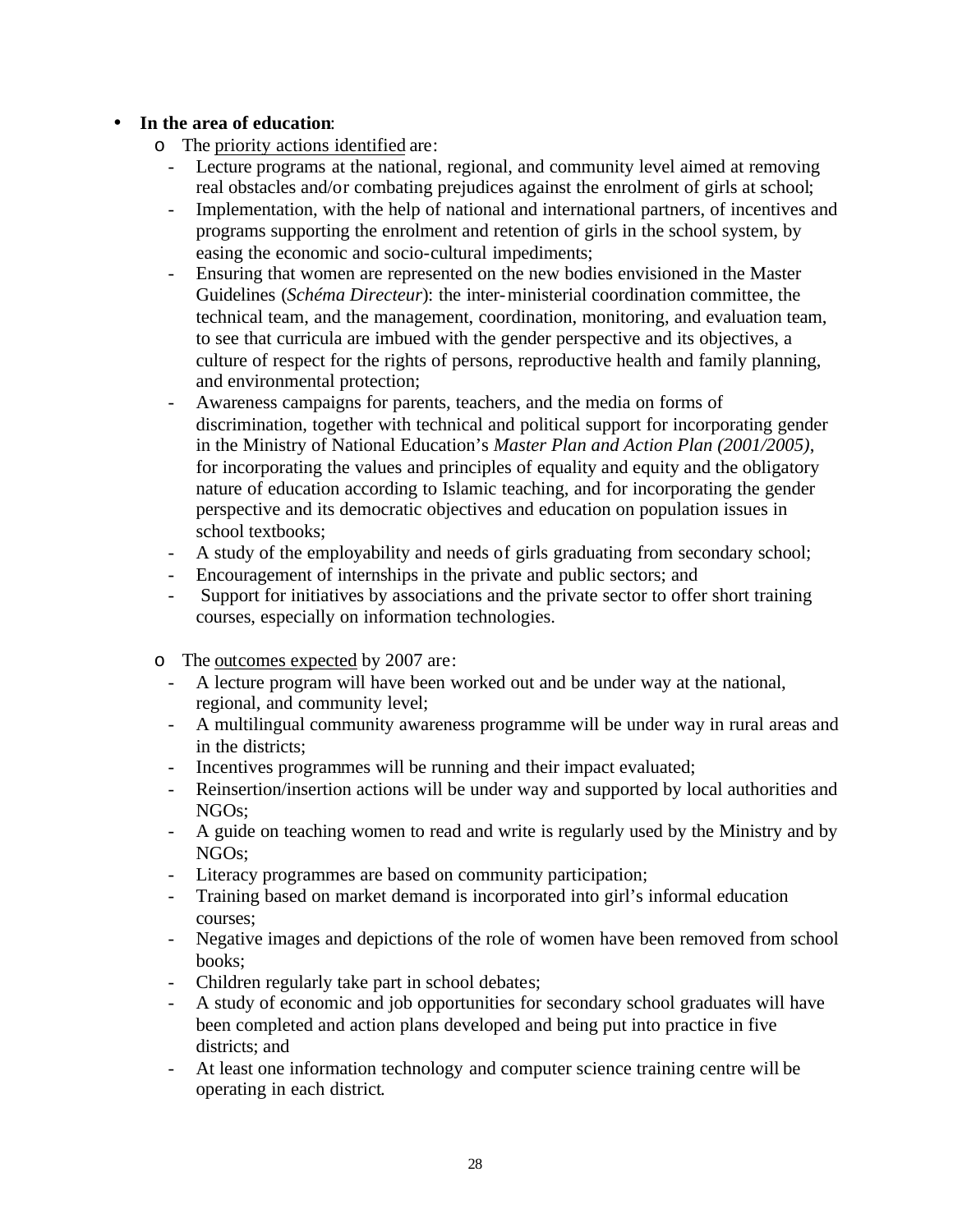#### • **In the "economy" area:**

- o The priority actions identified are:
	- Incorporation of the gender concept in the poverty reduction strategy;
	- Strengthening of the resources for the development of micro-credits, including the introduction of competition;
	- Development of women's professional capacities and skills in financial management and planning, market surveying…;
	- An analytical paper on women's quantitative and qualitative place in the labour market, as a means of identifying obstacles and opportunities for their insertion;
	- An awareness and lecture program for formal sector managers on the qualitatively and quantitatively inferior treatment of women on the labour market and on the importance of equitable access to employment for women; and
	- Incorporation in the law on economic and social guidelines (2001-2010) of indicators showing a trend toward parity in employment and professional training and insertion into the labour market.
- o The outcomes expected by 2007 are:
	- A poverty reduction strategy, imbued with a gender perspective, will have been developed and applied;
	- A "Women's Creativity Centre" will have been set up in each district;
	- Training programs for achieving a better grasp of the new information technologies will have been developed;
	- A macroeconomic and sector policy providing for equal employment of men and women will have been developed;
	- Specific training programmes for improving the quality and raising the level of women's education will have been established; and
	- The ILO's international programme entitled "More and Better Jobs for Women" will have begun.